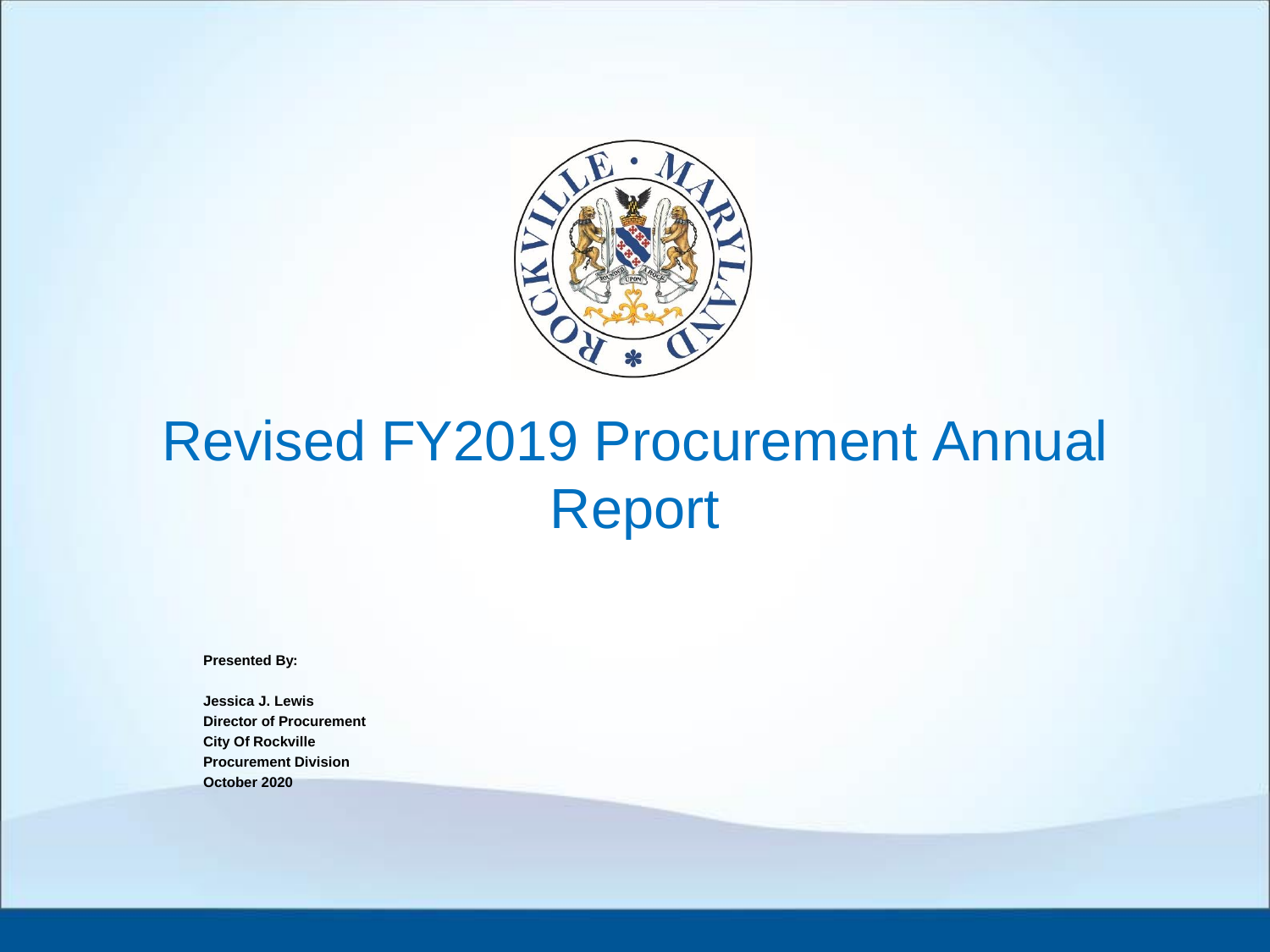

### Introduction

- The original report was presented to the Mayor and Council on January 27, 2020.
- This report has been revised based on some recommendations from the Financial Advisory Board.
- This report documents the activities from July 1, 2018 to June 30, 2019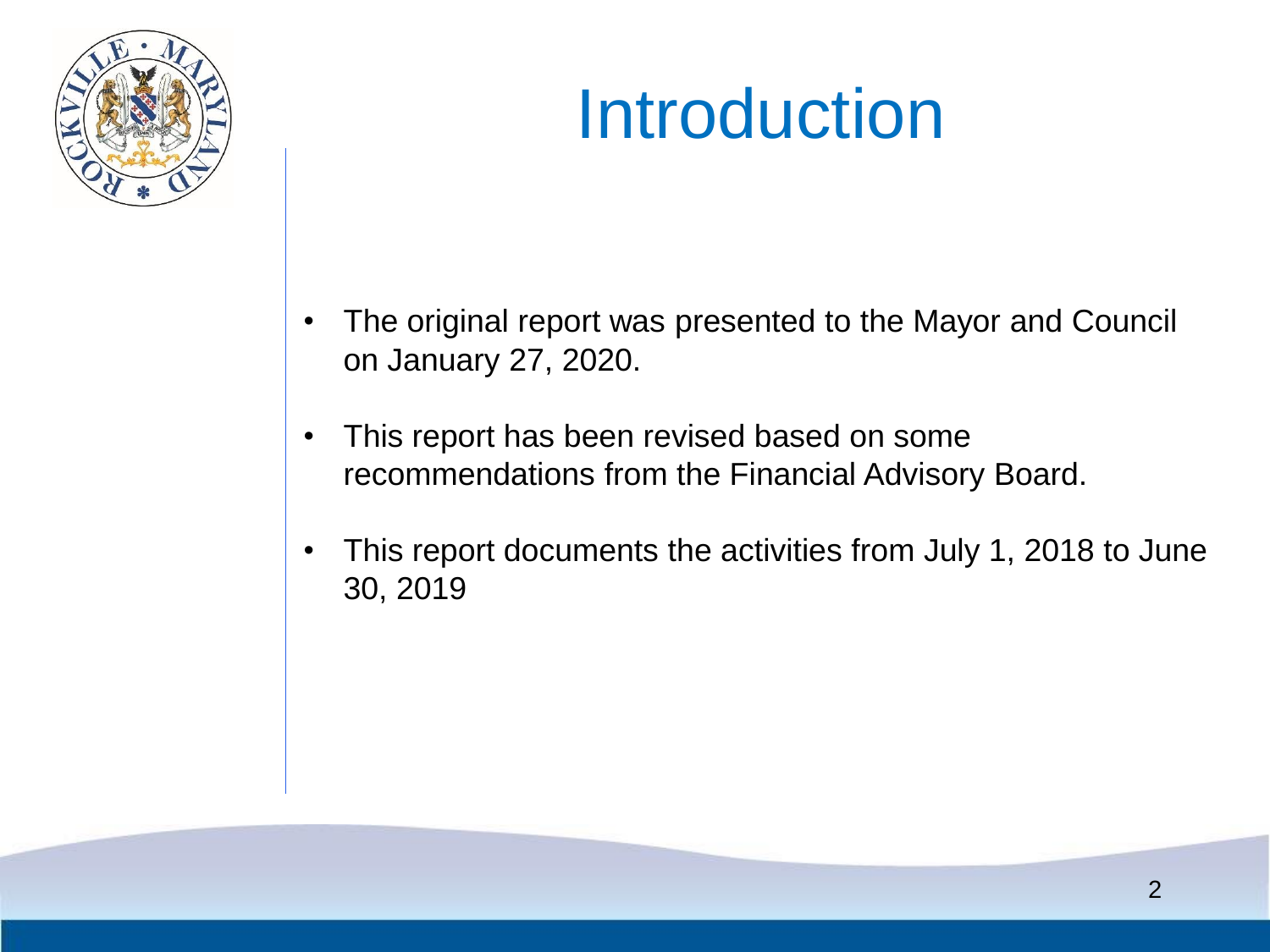

# **Highlights**

- This revised FY2019 report provides accurate data on fiscal year spending through Master Agreements. This revision reduced the overall procurement spend from \$86.2 million in the initial report to the current \$56.6 million.
- Decrease in percentage of competitive procurement spend from FY2017 to FY2019 mainly due to a decrease in spending through Invitations for Bids (IFB) and an increase in spending through non-competitive cooperative (rider) contracts and contracts with public entities.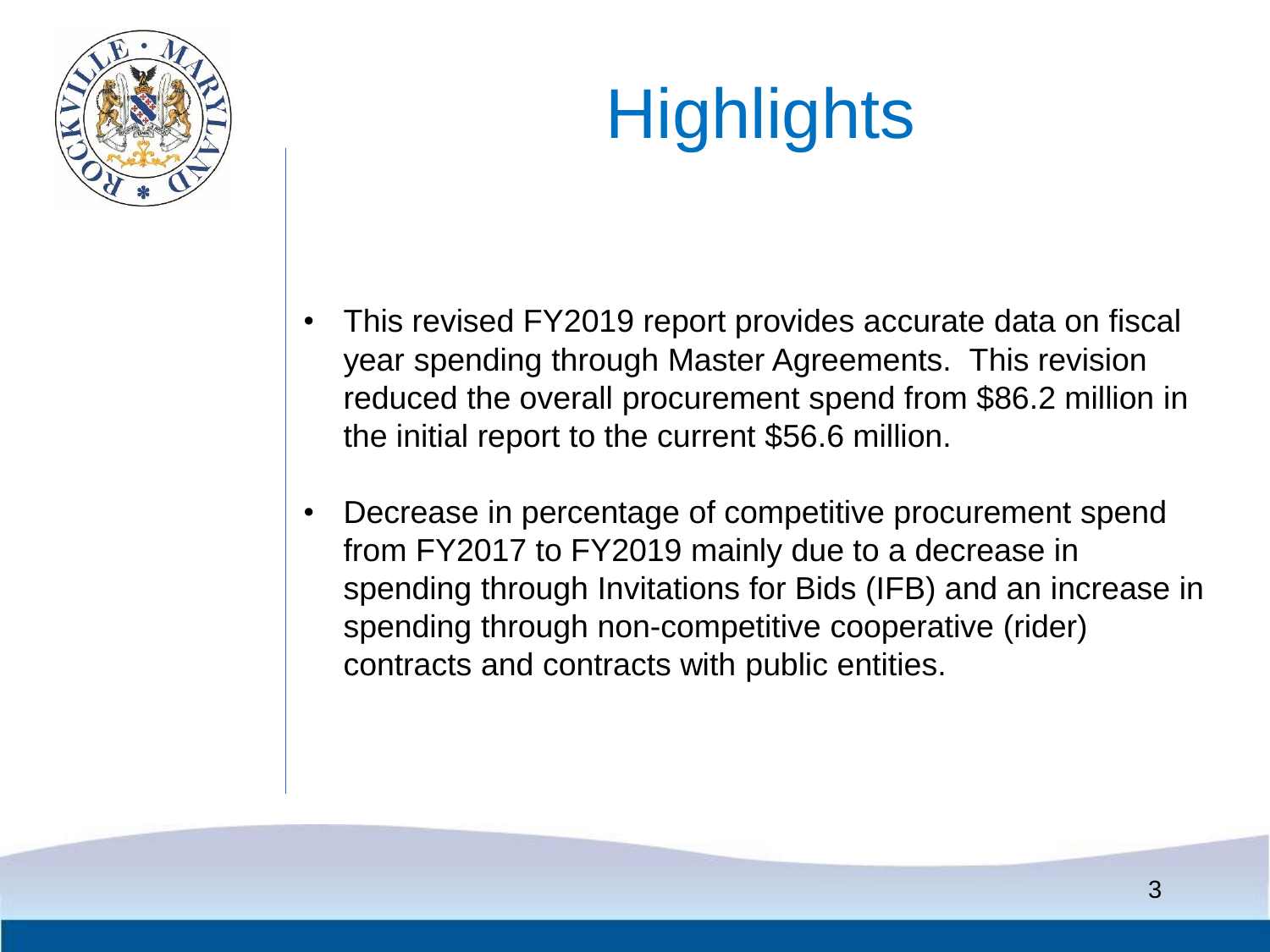



- Revised FY2019 Summary
- Revised Purchase Order Amount by Procurement Method and Department
- Revised Master Agreement Amount by Procurement Method and Department
- Revised percentages of Competitive vs. Non-Competitive Procurement Methods
- Revised Change Order information for Purchase Orders and Master Agreements
- FY2019 Expenditures by Type for Purchase Orders and Master Agreements
- Revised Top Vendor Spend for FY18 and FY19
- Total GAX and P-card Spend
- \*NEW\* Emergency and Sole Source Procurements >\$30,000
- Minority, Female, and Disabled (MFD) Program Outreach
- Other Items
- Glossary of Terms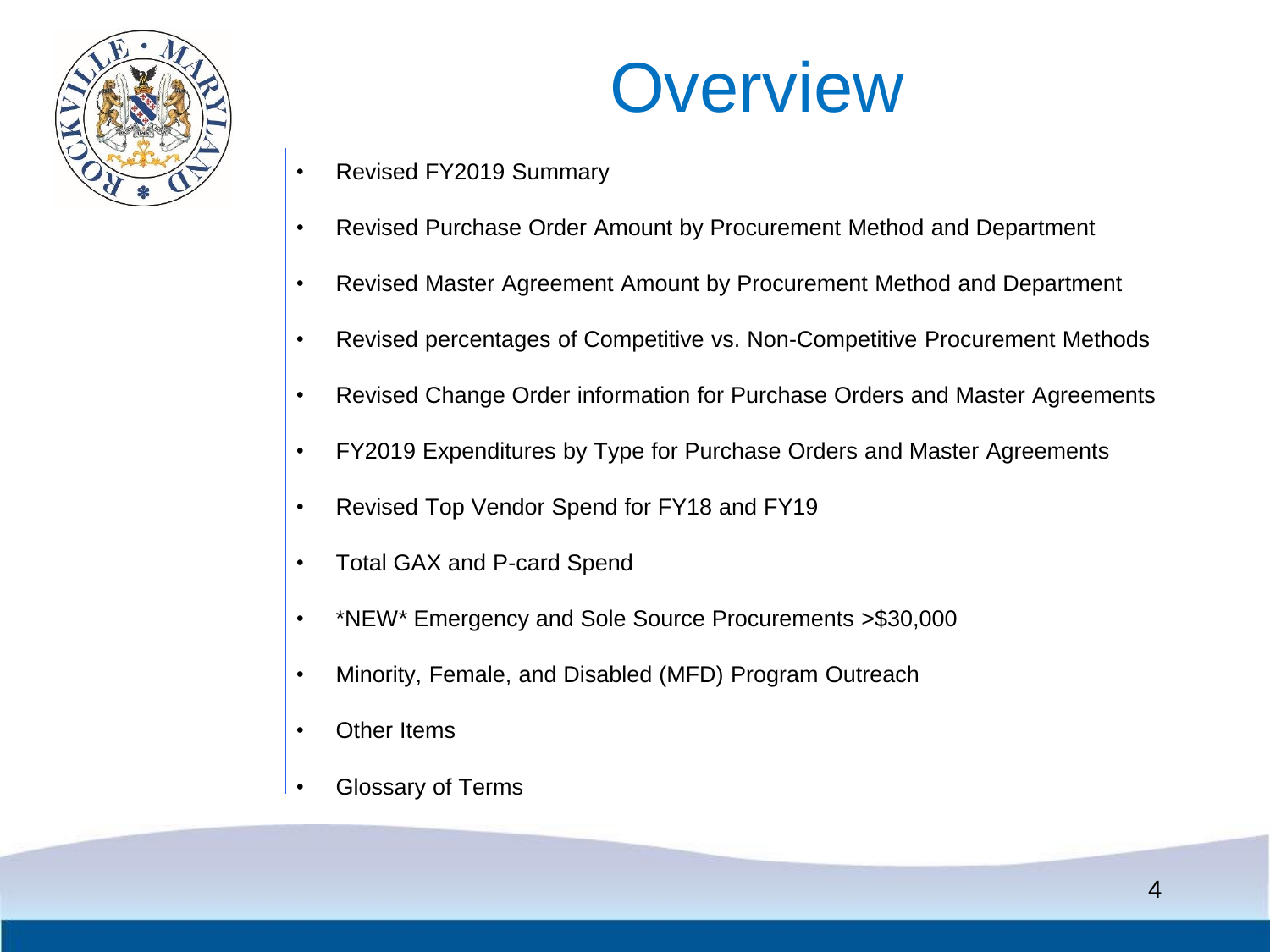

## Revised FY2019 Summary

| <b>Department</b>                                            | <b>Total</b>        | <b>Purchase</b> | <b>GAX</b>      | <b>P-card</b>   | <b>Master</b>     |
|--------------------------------------------------------------|---------------------|-----------------|-----------------|-----------------|-------------------|
|                                                              | <b>Expenditures</b> | <b>Orders</b>   | <b>Payments</b> | <b>Payments</b> | <b>Agreements</b> |
|                                                              |                     | (PO)            |                 |                 | (MA)              |
| <b>City Attorney</b>                                         | 488,545             | 12,972          | 22,252          | 12,930          | 440,391           |
| <b>City Manager's Office</b>                                 | 3,766,080           | 2,680,161       | 68,287          | 528,625         | 489,007           |
| <b>Community Planning and</b><br><b>Development Services</b> | 573,298             | 499,484         | 19,200          | 51,219          | 3,395             |
| <b>Finance</b>                                               | 1,200,206           | 513,257         | 77,489          | 13,504          | 595,956           |
| <b>Human Resources</b>                                       | 438,630             | 170,375         | 75,968          | 73,634          | 118,653           |
| <b>Information &amp; Technology</b>                          | 1,717,537           | 1,589,538       | 18,822          | 67,313          | 41,864            |
| <b>Mayor and Council/CCDCO</b>                               | 314,679             | 181,638         | 84,641          | 35,016          | 13,384            |
| <b>Police</b>                                                | 2,306,222           | 415,414         | 152,876         | 104,155         | 1,633,777         |
| <b>Public Works</b>                                          | 25,297,953          | 9,742,536       | 245,594         | 823,081         | 14,486,742        |
| <b>Recreation &amp; Parks</b>                                | 13,533,571          | 6,878,654       | 567,940         | 823,196         | 5,263,781         |
| Non-departmental                                             | 7,007,030           |                 | 118,911         | $\blacksquare$  | 6,888,119         |
| <b>TOTAL</b>                                                 | *56,643,751         | *22,684,029     | 1,451,980       | 2,532,673       | *29,975,069       |

**\*Indicates new totals based on revised purchase order and master agreement data**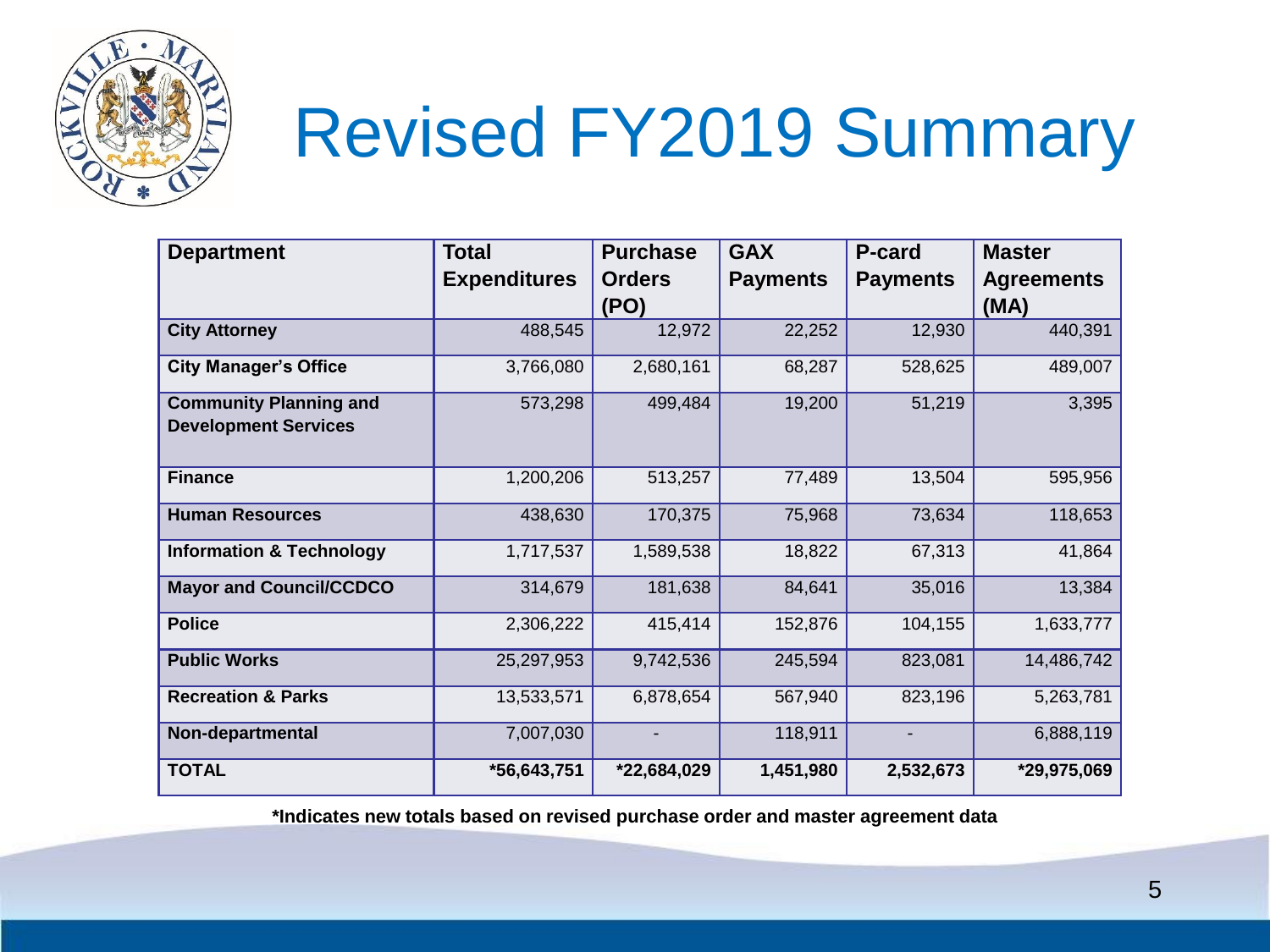

### Revised Purchase Order Amount by Procurement Method

*This table represents the spend amount for purchase orders based on procurement methods for FY2017 thru FY2019. Purchase orders serve as an encumbrance of available funds and are often the result of a procurement process. The highest spend by method for FY19 is Invitation for Bids (IFB), with the least spend by method being contracts with public entities.*

| <b>Method</b>                                | 2017       | No. of<br><b>Actions</b> | 2018       | No. of<br><b>Actions</b> | 2019       | No. of<br><b>Actions</b> |
|----------------------------------------------|------------|--------------------------|------------|--------------------------|------------|--------------------------|
| <b>Emergency</b>                             | 60,822     | $\overline{4}$           | 40,913     | 8                        | 125,415    | 9                        |
| <b>Exemptions</b>                            | 477,032    | 114                      | 2,772,915  | 578                      | 3,484,184  | 550                      |
| <b>Invitation for Bids</b><br>(IFB)          | 30,484,832 | 1421                     | 13,398,582 | 315                      | 8,990,100  | 310                      |
| <b>Miscellaneous</b>                         | 2,479,391  | 200                      | 191,510    | 25                       | 28,895     | $\overline{7}$           |
| <b>Public Entity</b>                         | 39,497     | 3                        | 4,271      | 1                        | 18,550     | $\overline{4}$           |
| <b>Request for</b><br><b>Proposals (RFP)</b> | 1,023,655  | 68                       | 2,942,214  | 279                      | 3,839,961  | 382                      |
| <b>Request for Quotes</b><br>(RFQ)           | 102,124    | 23                       | 353,528    | 96                       | 245,937    | 71                       |
| <b>Cooperative (Rider)</b>                   | 1,281,875  | 171                      | 4,156,977  | 444                      | 5,347,328  | 501                      |
| <b>Sole Source</b>                           | 235,200    | $\overline{7}$           | 312,290    | 29                       | 540,984    | 25                       |
| <b>Special</b><br><b>Procurement</b>         | 49,630     | $\overline{4}$           | 254,022    | 34                       | 140,647    | 102                      |
| <b>Non-Compliant</b>                         | 5,025      | $\overline{1}$           | 24,337     | 6                        | 15,956     | 2                        |
| <b>TOTAL</b>                                 | 36,239,083 | 2016                     | 24,451,559 | 1815                     | 22,777,957 | 1963                     |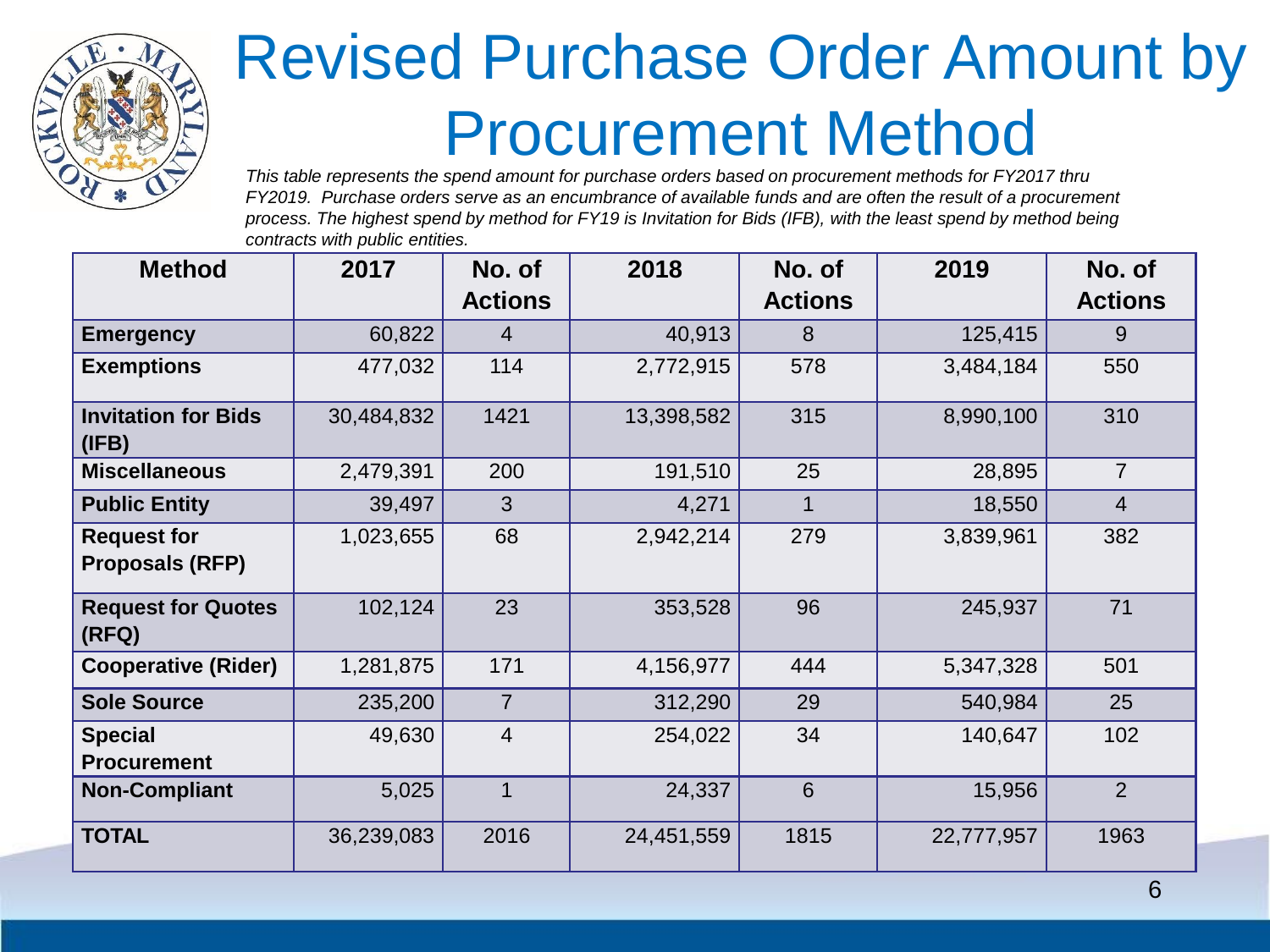

### Revised Purchase Order Amount by Procurement Method

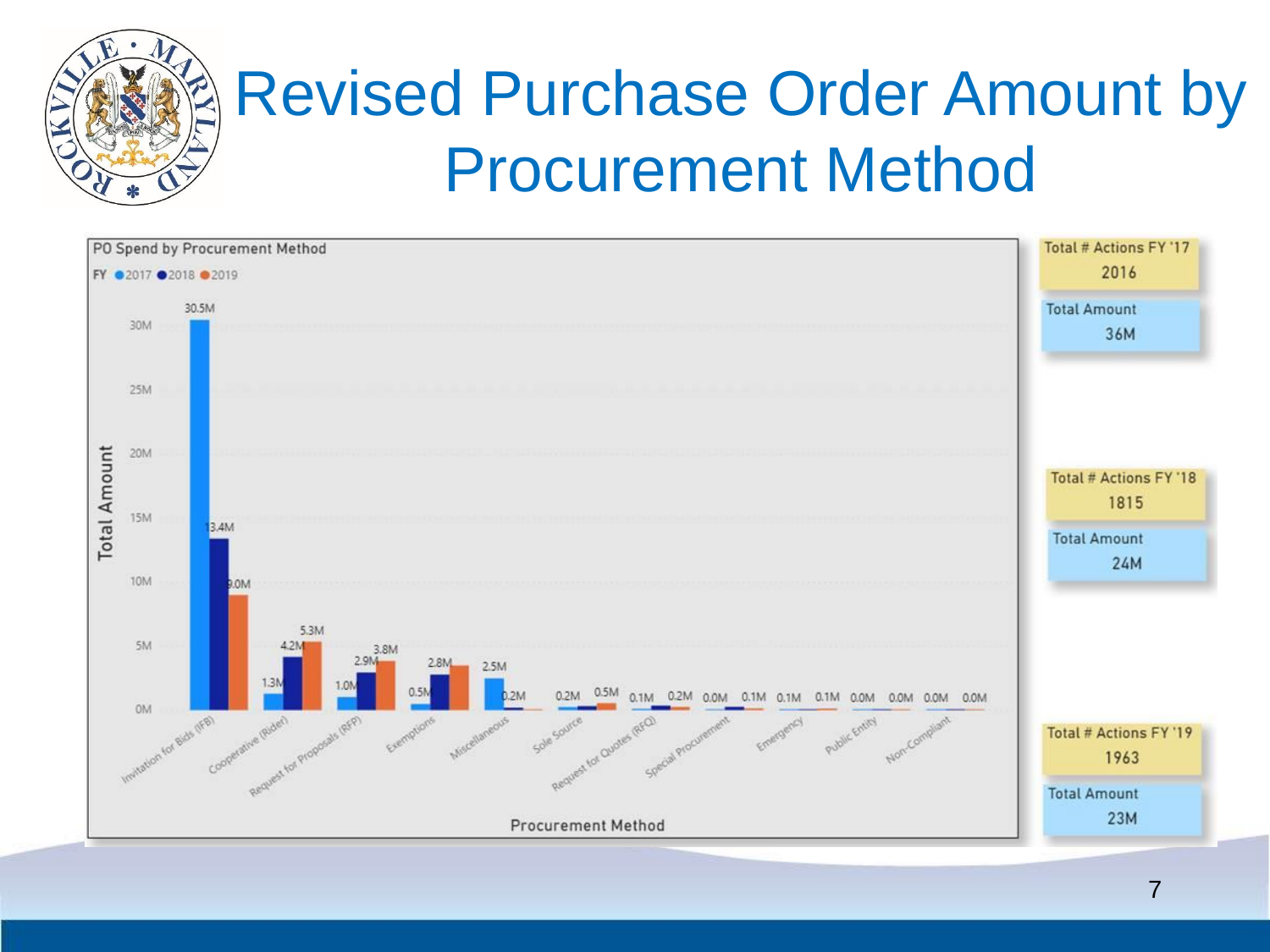

# Revised Purchase Order Amount Issued by Department

*This table represents the spend amount for purchase orders by City department for FY2017 thru FY2019. The high dollar amounts represented by Public Works and Recreation & Parks are mostly based on Construction-related projects initiated from a formal procurement process.*

| <b>Department</b>                                            | 2017       | No. of<br><b>Actions</b> | 2018       | No. of<br><b>Actions</b> | 2019       | No. of<br><b>Actions</b> |
|--------------------------------------------------------------|------------|--------------------------|------------|--------------------------|------------|--------------------------|
| <b>City Attorney</b>                                         | 4,575      | 13                       | 10,073     | 18                       | 12,972     | 16                       |
| <b>City Manager's Office</b>                                 | 1,075,208  | 111                      | 1,069,893  | 83                       | 2,680,161  | 122                      |
| <b>Community Planning and</b><br><b>Development Services</b> | 418,036    | 63                       | 419,303    | 57                       | 499,484    | 88                       |
| <b>Finance</b>                                               | 562,966    | 53                       | 491,458    | 48                       | 513,257    | 34                       |
| <b>Human Resources</b>                                       | 88,158     | 28                       | 154,059    | 40                       | 170,375    | 51                       |
| <b>Information &amp; Technology</b>                          | 2,262,726  | 487                      | 1,979,069  | 406                      | 1,589,538  | 429                      |
| <b>Mayor &amp; Council/CCDCO</b>                             | 176,344    | 35                       | 180,062    | 29                       | 181,638    | 41                       |
| <b>Police</b>                                                | 516,570    | 19                       | 194,105    | 25                       | 415,414    | 35                       |
| <b>Public Works</b>                                          | 25,531,849 | 656                      | 12,588,490 | 588                      | 9,742,536  | 545                      |
| <b>Recreation &amp; Parks</b>                                | 5,484,142  | 578                      | 7,314,172  | 554                      | 6,878,654  | 615                      |
| <b>TOTAL</b>                                                 | 36,120,574 | 2,043                    | 24,400,684 | 1,848                    | 22,684,029 | 1,976                    |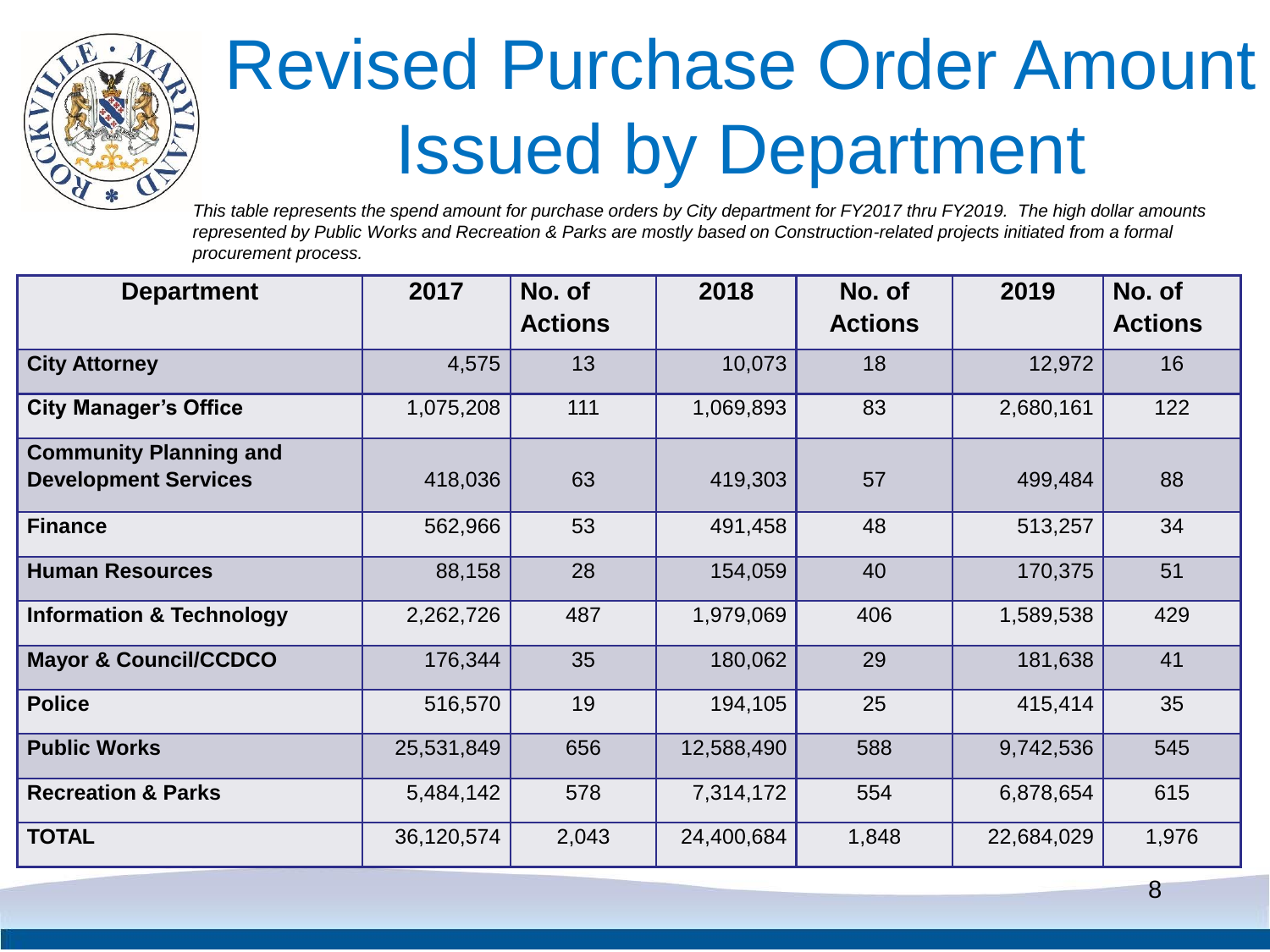

# Revised Purchase Order Amount Issued by Department

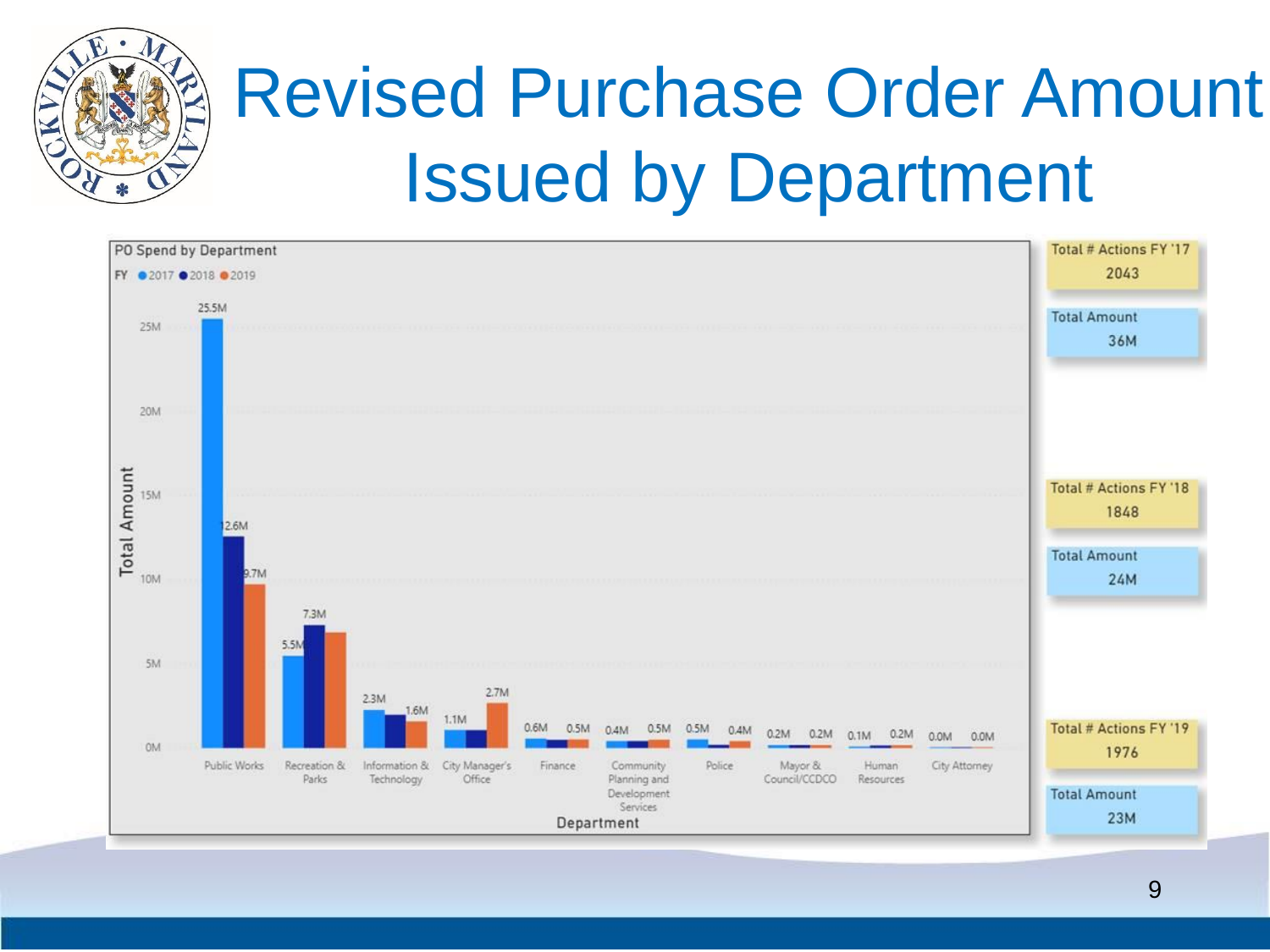

### Revised Master Agreement Amount by Method

*This table represents the spend amount for master agreements by procurement method for FY2017 thru FY2019. Master agreements are often the result of a completed procurement process; however, funds are not encumbered until time of payment. The high dollar amounts represented for FY19 are based on payments relating to the Administration of the City's benefits and the City's Workers' Compensation insurance, which was initiated by the RFP process.*

| <b>Method</b>                                | 2017       | No. of<br><b>Actions</b> | 2018       | No. of<br><b>Actions</b> | 2019       | No. of<br><b>Actions</b> |
|----------------------------------------------|------------|--------------------------|------------|--------------------------|------------|--------------------------|
| <b>Exemptions</b>                            | 73,720     | 36                       | 1,252,198  | 309                      | 2,047,277  | 244                      |
| <b>Invitation for Bids</b><br>(IFB)          | 20,921,113 | 1090                     | 3,165,222  | 531                      | 4,103,001  | 448                      |
| <b>Miscellaneous</b>                         | 2,567,661  | 137                      | 4,142,030  | 149                      | 3,167,134  | 120                      |
| <b>Public Entity</b>                         | 327,797    | 30                       | 9,100,848  | 50                       | 6,250,271  | 82                       |
| <b>Request for</b><br><b>Proposals (RFP)</b> |            |                          | 7,505,928  | 39                       | 7,916,907  | 62                       |
| <b>Request for Quotes</b><br>(RFQ)           |            |                          | 42,050     | 32                       | 65,935     | 44                       |
| <b>Cooperative (Rider)</b>                   | 753,339    | 106                      | 3,460,428  | 528                      | 4,033,746  | 784                      |
| <b>Sole Source</b>                           |            |                          | 38,148     | 12                       | 114,889    | 15                       |
| <b>Special</b><br><b>Procurement</b>         |            |                          | 142,680    | 32                       | 141,792    | 46                       |
| <b>Non-Compliant</b>                         |            |                          |            |                          |            |                          |
| <b>TOTAL</b>                                 | 24,643,630 | 1399                     | 28,849,532 | 1682                     | 27,840,952 | 1845                     |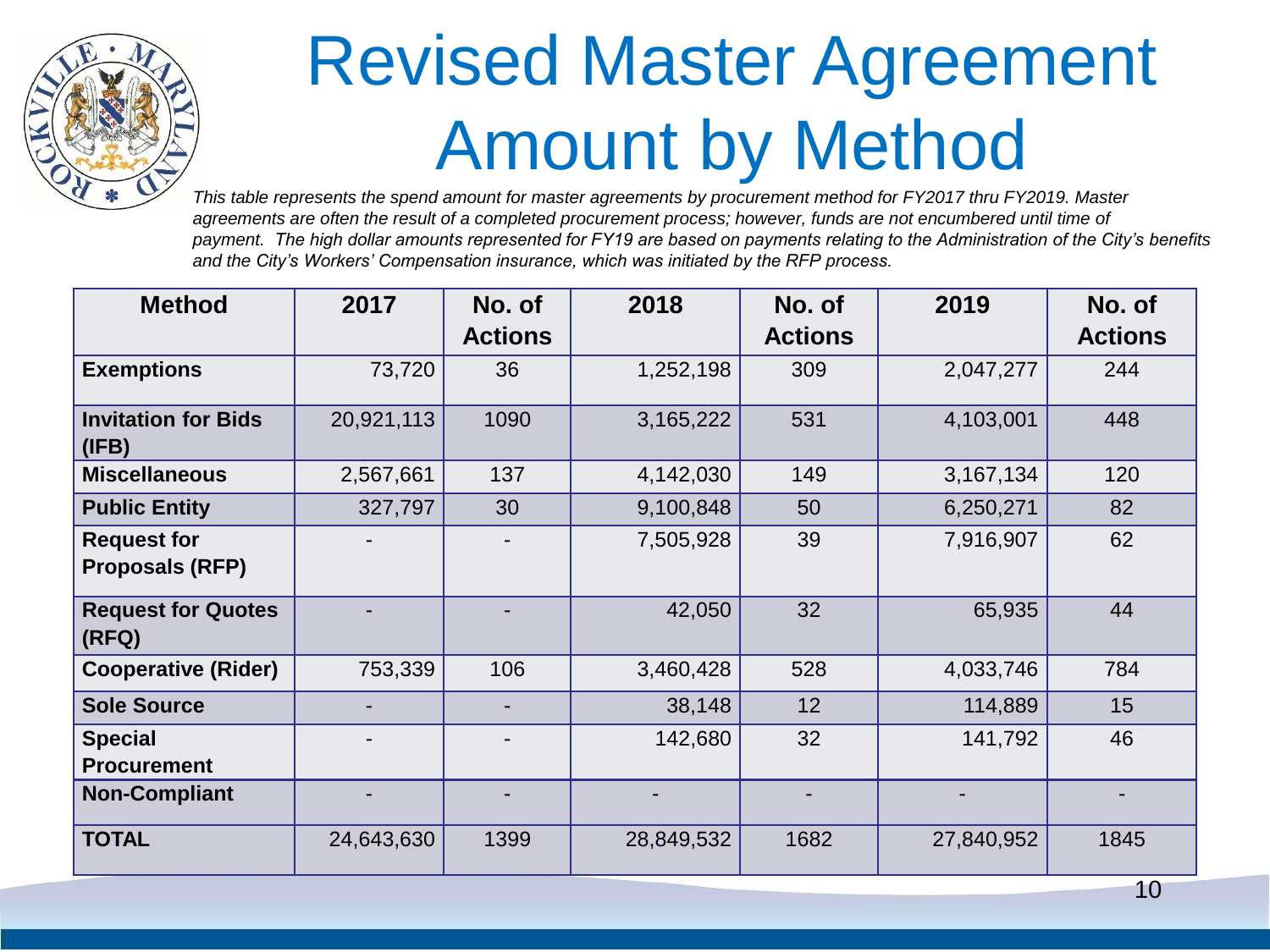

### Revised Master Agreement Amount by Procurement Method

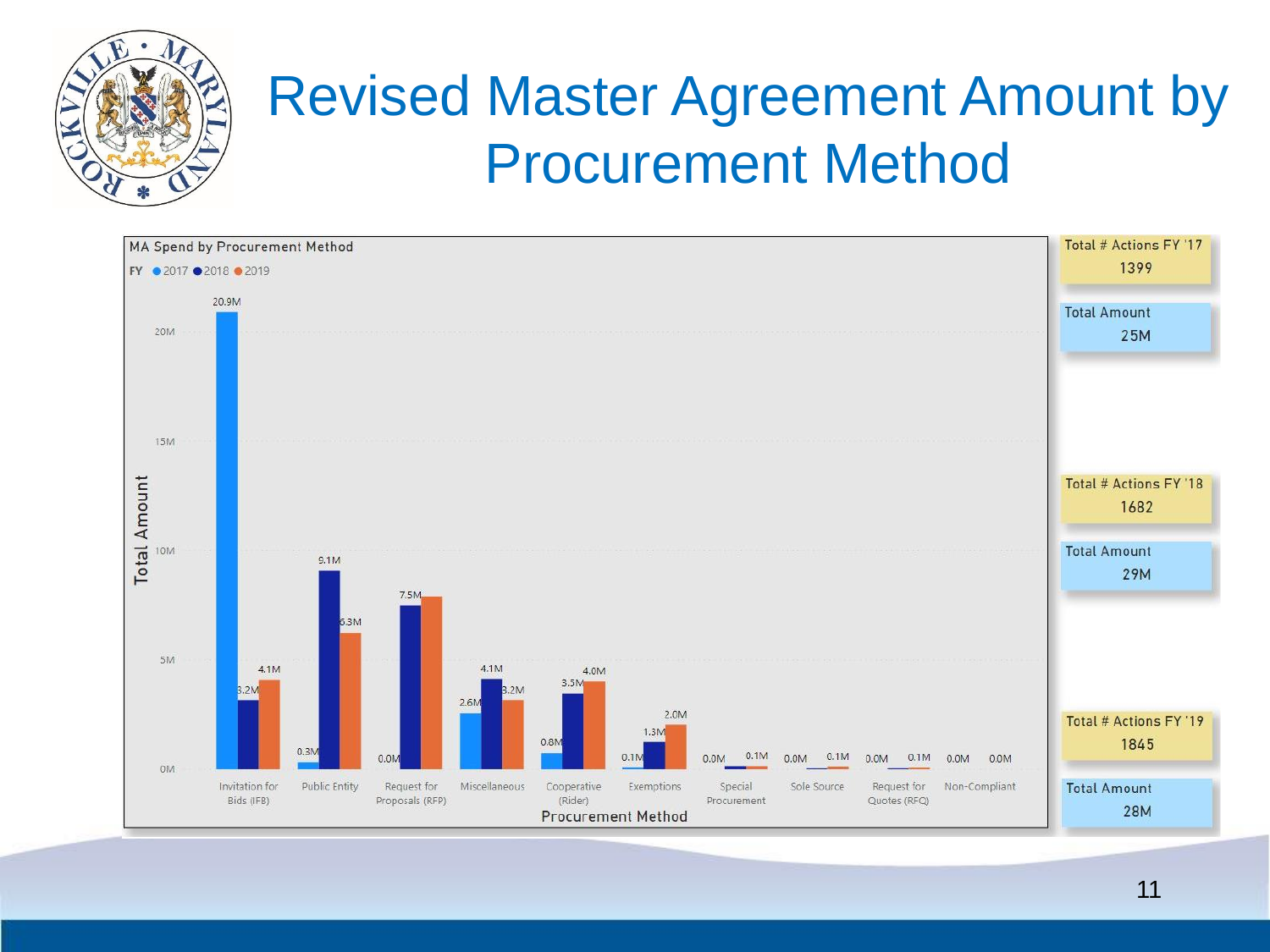

### Revised Master Agreement Amount Issued by Department

*This table represents the spend amount for master agreements by City department for FY2017 thru FY2019. The high dollar amounts represented by Public Works and Recreation & Parks are mostly based on Construction-related projects, fuel, utilities and materials initiated from a procurement process.*

| <b>Department</b>                                            | 2017       | No. of<br><b>Actions</b> | 2018       | No. of<br><b>Actions</b> | 2019       | No. of<br><b>Actions</b> |
|--------------------------------------------------------------|------------|--------------------------|------------|--------------------------|------------|--------------------------|
| <b>City Attorney</b>                                         | 109,770    | 22                       | 164,941    | 33                       | 440,391    | 23                       |
| <b>City Manager's Office</b>                                 | 285,244    | 66                       | 549,439    | 105                      | 489,007    | 75                       |
| <b>Community Planning and</b><br><b>Development Services</b> |            |                          |            |                          | 3,395      | 3                        |
| <b>Finance</b>                                               | 236,467    | 38                       | 514,961    | 47                       | 595,956    | 50                       |
| <b>Human Resources</b>                                       | 27,083     | 22                       | 478,120    | 631                      | 118,653    | 28                       |
| <b>Information &amp; Technology</b>                          | 39,338     | 19                       | 28,683     | 93                       | 41,864     | 113                      |
| <b>Mayor &amp; Council/CCDCO</b>                             |            | $\blacksquare$           | ٠          | ٠                        | 13,384     | 14                       |
| <b>Police</b>                                                | 8,804,060  | 159                      | 1,611,036  | 165                      | 1,633,777  | 168                      |
| <b>Public Works</b>                                          | 12,379,975 | 554                      | 17,333,258 | 648                      | 14,486,742 | 827                      |
| <b>Recreation &amp; Parks</b>                                | 3,776,080  | 731                      | 3,920,121  | 807                      | 5,263,781  | 893                      |
| <b>Non-Departmental</b>                                      | 6,367,049  | 57                       | 7,134,057  | 56                       | 6,888,119  | 58                       |
| <b>TOTAL</b>                                                 | 32,025,066 | 1668                     | 31,734,616 | 2585                     | 29,975,069 | 2252                     |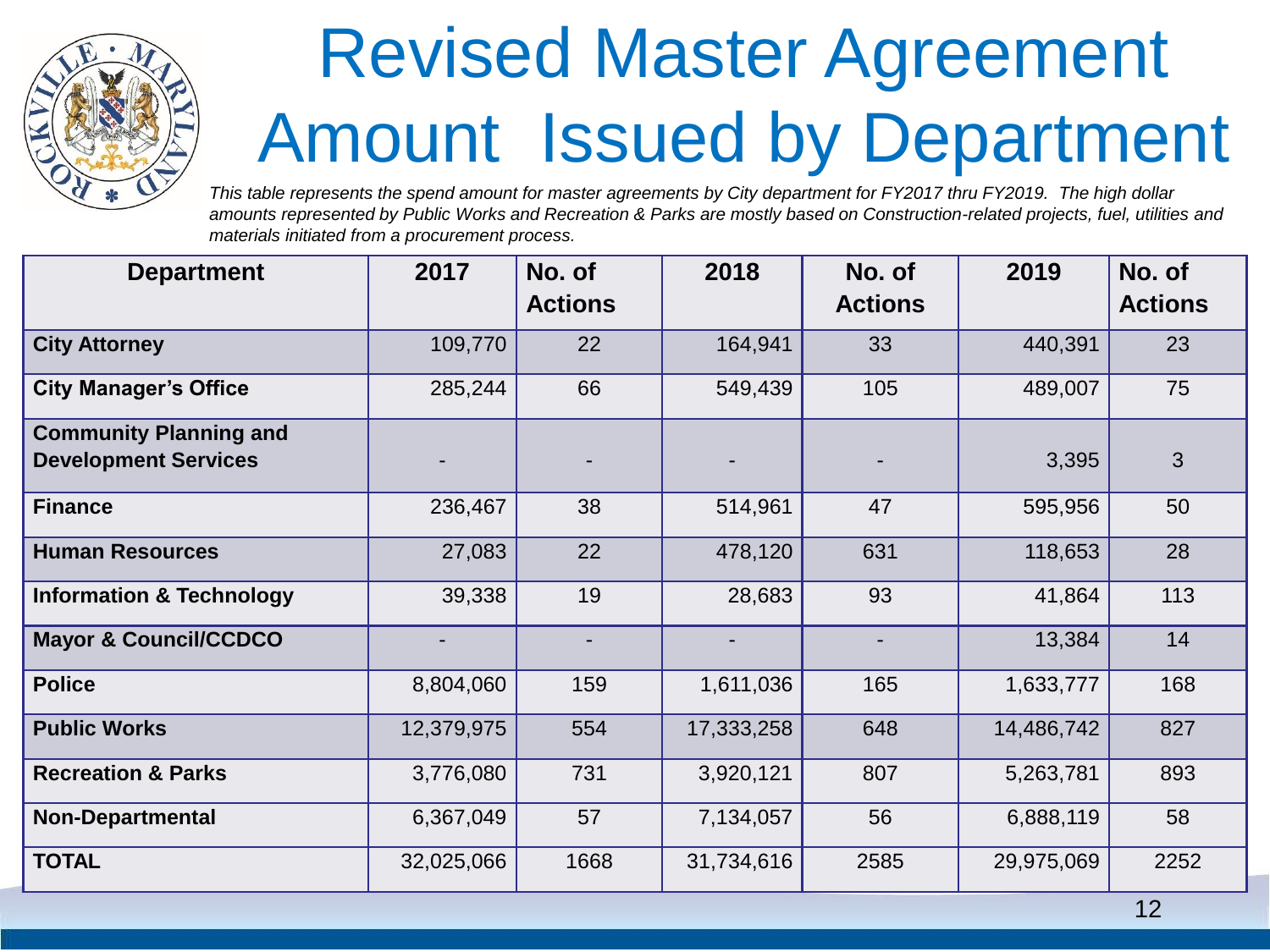

### Revised Master Agreement Amount Issued by Department

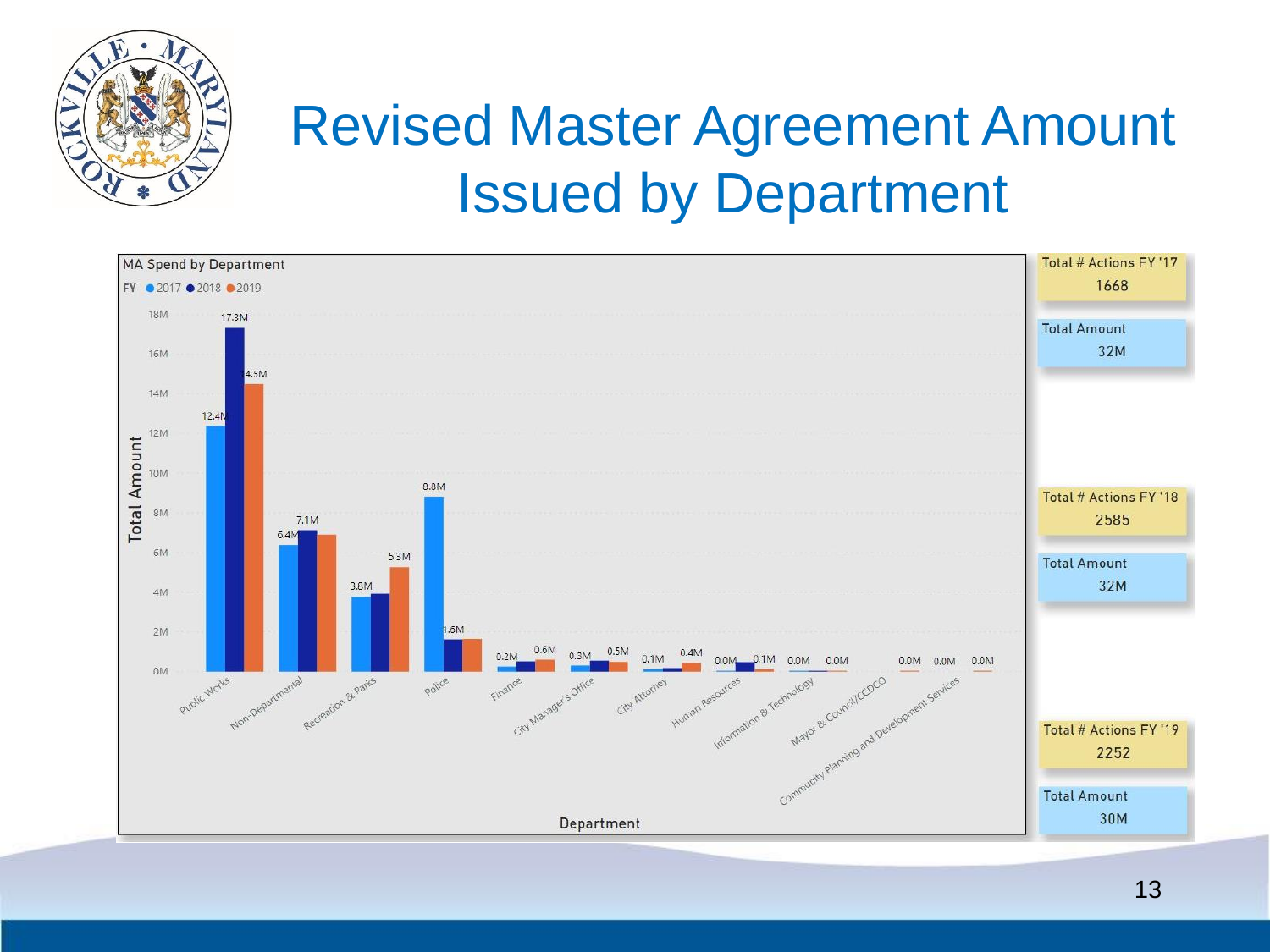

### Revised Competitive vs. Non-Competitive Procurement Methods

*Provided is a comparison of competitive and non-competitive percentages based on procurement spend for FY2017 thru FY2019. The highest percentage of competitive procurements include Invitation for Bids (IFB), which is the preferred method. The highest number of non-competitive procurements include cooperative (rider) contracts, exempt procurements, and contracts with public entities.*

*The significant decrease in percentage of Invitation for Bids is due to large projects conducted in FY17 for Public Works, Recreation & Parks, and IT. Some examples include the Improvements to the King Farm Dairy Barns, F. Scott Fitzgerald Theater Roof Beam Reinforcement, Pedestrian Signals, and the Redundant Internet and Fiber Lines project.*

#### Competitive Procurements

| <b>Procurement</b><br>Method             | <b>FY2017</b> | <b>FY2018</b> | FY2019 |
|------------------------------------------|---------------|---------------|--------|
| Invitation for<br>Bids (IFB)             | 84%           | 31%           | 26%    |
| <b>Request for</b><br>Proposals<br>(RFP) | 3%            | 19%           | 23%    |
| <b>Request for</b><br>Quotes (RFQ)       | $< 1\%$       | 1%            | 1%     |
| Total                                    | 87%           | 51%           | 50%    |

#### Non-competitive Procurements

| <b>Procurement</b><br><b>Method</b> | <b>FY2017</b> | <b>FY2018</b> | <b>FY2019</b> |
|-------------------------------------|---------------|---------------|---------------|
| Cooperative (Rider)                 | 3%            | 14%           | 19%           |
| Exempt                              | 1%            | 8%            | 11%           |
| <b>Sole Source</b>                  | $< 1\%$       | 1%            | 1%            |
| *Misc.                              | 8%            | 8%            | 6%            |
| Emergency                           | $< 1\%$       | $< 1\%$       | $< 1\%$       |
| Special<br>Procurement              | $< 1\%$       | 1%            | 1%            |
| <b>Public Entity</b>                | 1%            | 17%           | 12%           |
| Non-Compliant                       | $< 1\%$       | $< 1\%$       | $< 1\%$       |
| <b>Total</b>                        | 13%           | 49%           | 50%           |

14 *\*Miscellaneous spend includes purchases <\$3,000 that may be processed via purchase order instead of by P-card or GAX.*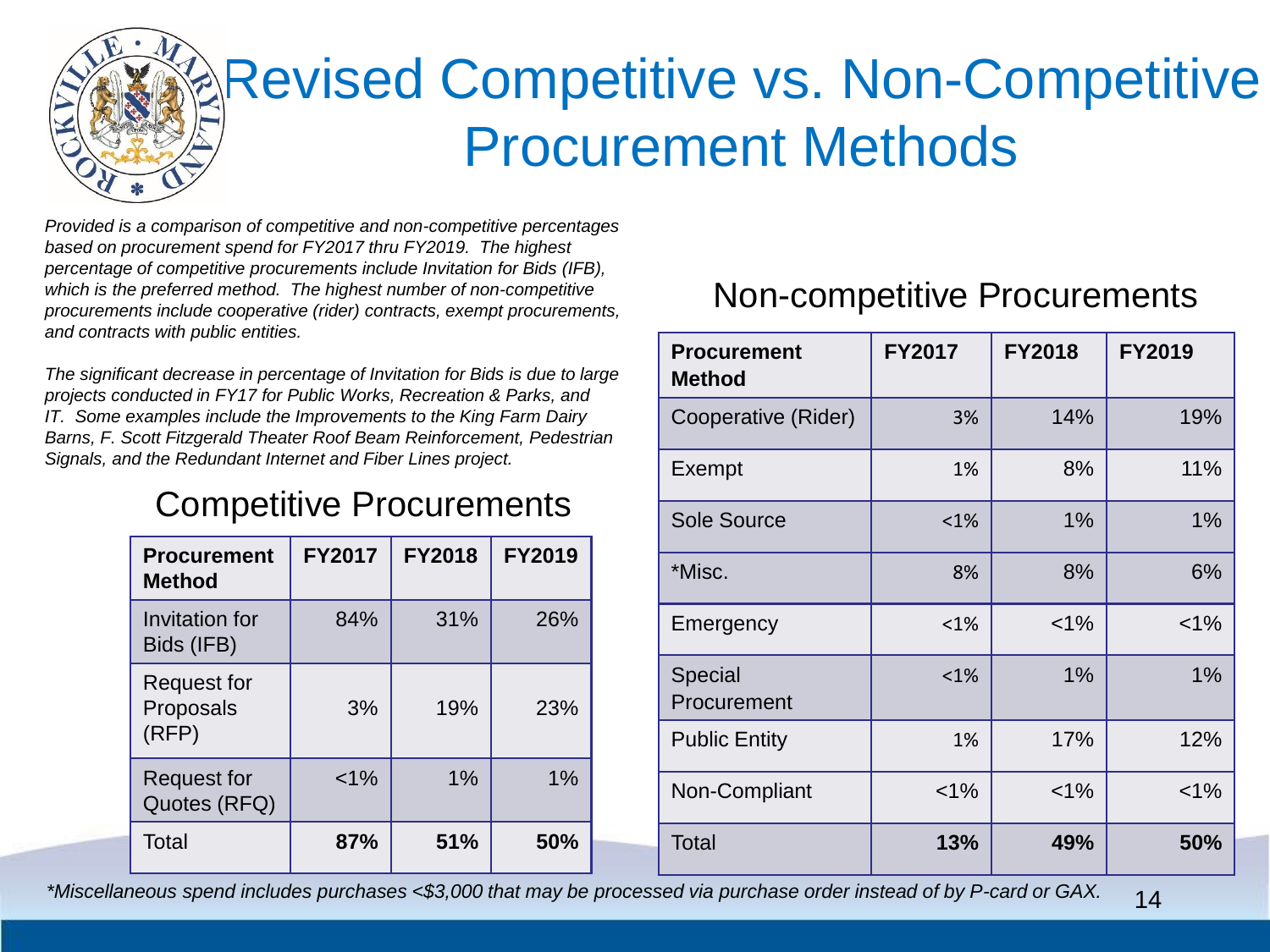

### PO Change Orders Issued by Department (Revised)

*This table provides the spend amount and number of transactions for all change orders/modifications to purchase orders that were* initiated by each City department for FY2017 thru FY2019. In FY19, the majority of change order/modification dollars and transactions *were initiated by Public Works and Recreation & Parks and is mostly associated to unforeseen changes as it relates to construction projects and materials that resulted from a procurement process.*

| <b>Department</b>                                   | 2017           | No. of<br><b>Actions</b> | 2018    | No. of<br><b>Actions</b> | 2019      | No. of<br><b>Actions</b> |
|-----------------------------------------------------|----------------|--------------------------|---------|--------------------------|-----------|--------------------------|
| <b>City Manager's Office</b>                        | 4,015          | 13                       |         | $\blacksquare$           | 43,941    | 6                        |
| Community Planning &<br><b>Development Services</b> | 57,044         | 6                        | 2,753   | 1                        | 42,932    | $6\,$                    |
| Finance                                             | 17,244         | $\overline{4}$           | 1,814   | $\mathbf{1}$             | 34,365    | $\mathbf{1}$             |
| <b>Human Resources</b>                              | $\blacksquare$ | $\overline{\phantom{a}}$ | 7,937   | $\mathfrak{B}$           | 23,466    | $\overline{4}$           |
| Information &<br>Technology                         | 11,017         | 10                       | 4,110   | $6\phantom{1}$           | 9,681     | $\overline{7}$           |
| Mayor &<br>Council/CCDCO                            |                |                          |         | $\blacksquare$           | 15,000    | 2                        |
| <b>Public Works</b>                                 | 6,521,424      | 54                       | 591,586 | 34                       | 678,611   | 24                       |
| <b>Recreation &amp; Parks</b>                       | 1,219,680      | 38                       | 337,980 | 20                       | 474,201   | 42                       |
| <b>Total</b>                                        | 7,830,425      | 125                      | 946,181 | 69                       | 1,322,196 | 92                       |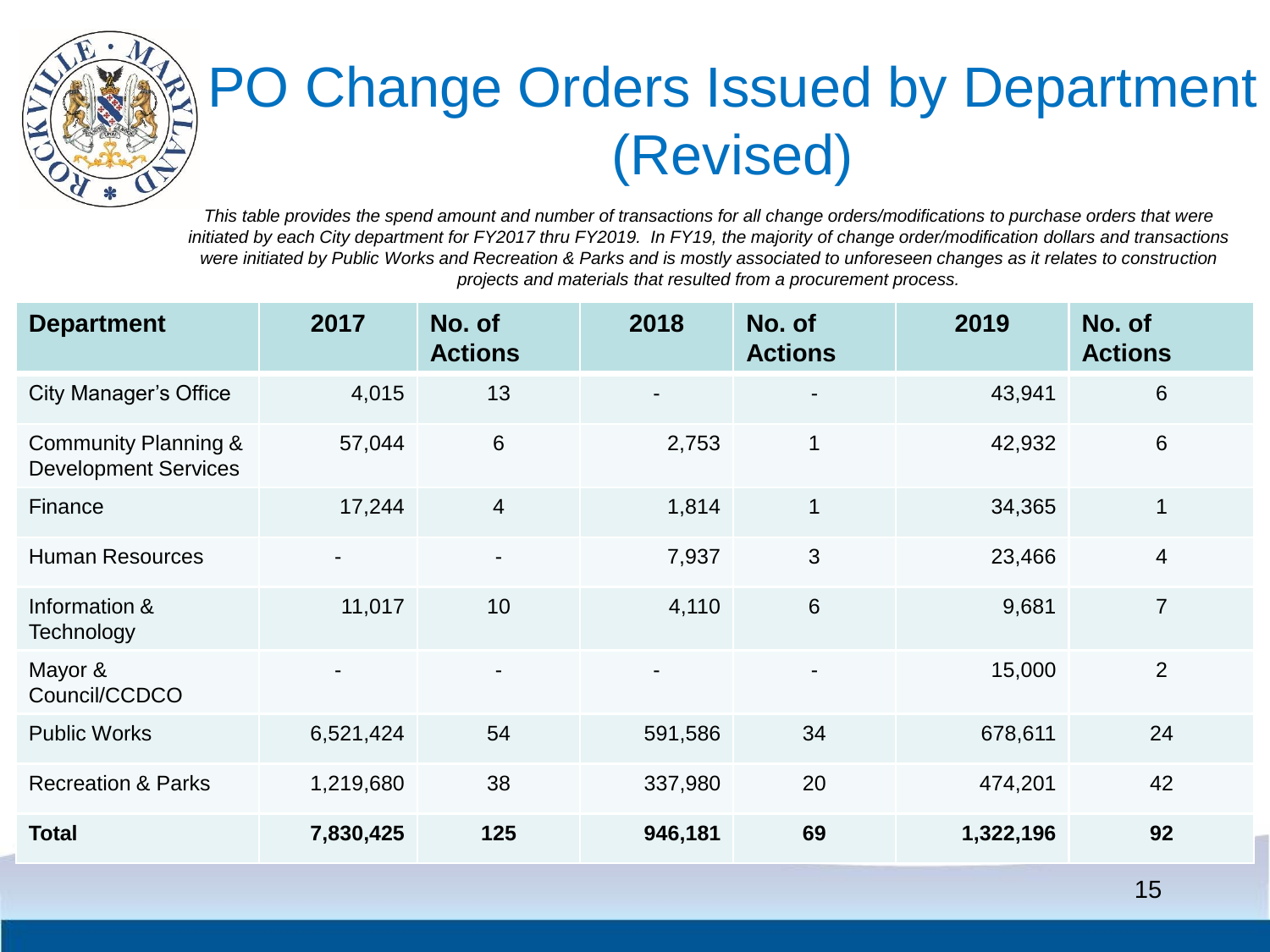

#### MA Change Orders Issued by Department (Revised)

*This table provides the spend amount and number of transactions for all change orders/modifications to master agreements that were initiated by each City department for FY2017 thru FY2019. In FY19, the majority of change order/modification dollars and transactions were initiated by Recreation & Parks and are associated with support of various programs within the City (e.g. Montgomery County facility rentals, theatre tickets, senior center trips/activities, etc.) that resulted from a* 

| <b>Department</b>             | 2017           | No. of<br><b>Actions</b> | 2018                     | No. of<br><b>Actions</b> | 2019                     | No. of<br><b>Actions</b> |
|-------------------------------|----------------|--------------------------|--------------------------|--------------------------|--------------------------|--------------------------|
| <b>City Attorney</b>          | 30,000         | $\overline{2}$           | 105,000                  | 3                        | 397,466                  | 6                        |
| <b>City Manager's Office</b>  | 159,219        | $\boldsymbol{9}$         | 380,820                  | 14                       | 323,175                  | 11                       |
| Finance                       | 140,000        | $\mathfrak{S}$           | 417,052                  | $\boldsymbol{8}$         | 490,158                  | 11                       |
| <b>Human Resources</b>        | $\blacksquare$ | $\blacksquare$           | 448,600                  | 11                       | 88,500                   | 3                        |
| Information &<br>Technology   | 24,004         | $\overline{4}$           | $\overline{\phantom{0}}$ | $\overline{\phantom{a}}$ | $\overline{\phantom{0}}$ | $\blacksquare$           |
| Police                        | 7,300,129      | 16                       | 28,255                   | 2                        | 56,510                   | $\overline{4}$           |
| <b>Public Works</b>           | 577,515        | 10 <sup>°</sup>          | 1,046,982                | 17                       | 169,184                  | 10                       |
| <b>Recreation &amp; Parks</b> | 225,500        | 11                       | 207,000                  | $6\phantom{1}6$          | 645,640                  | 20                       |
| <b>Total</b>                  | 8,456,366      | 55                       | 2,633,708                | 61                       | 2,170,633                | 65                       |

*procurement process.*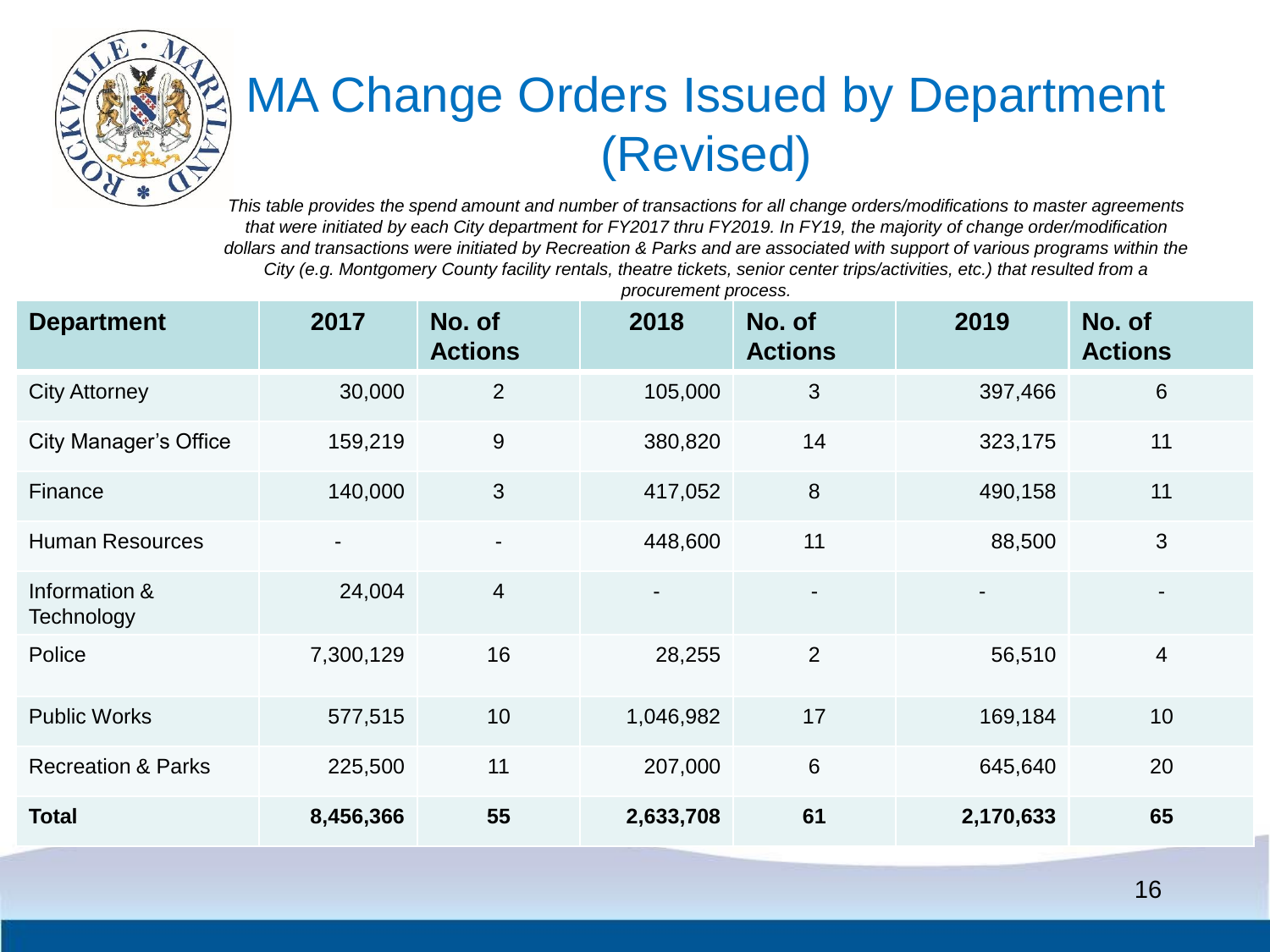

### FY2019 Top Expenditures by Type Purchase Orders

*This table provides the spend amount of the top expenditures based on contract type or commodity by purchase orders for FY2019. This table does not reflect all of the object classes or categories.*

| <b>Category</b>                        | <b>Amount</b> |
|----------------------------------------|---------------|
| Payments/Contractors-CIP Proj          | 9,000,773     |
| <b>Planning Design CIP</b>             | 1,965,583     |
| Software Maintenance and Subscriptions | 1,070,918     |
| Consultants                            | 1,062,351     |
| <b>Major Repairs</b>                   | 620,216       |
| <b>Contracted Svcs-Grounds</b>         | 590,145       |
| <b>Contract Repairs</b>                | 500,106       |
| <b>Computer Equipment</b>              | 292,161       |
| Furniture and Equipment <5K            | 250,014       |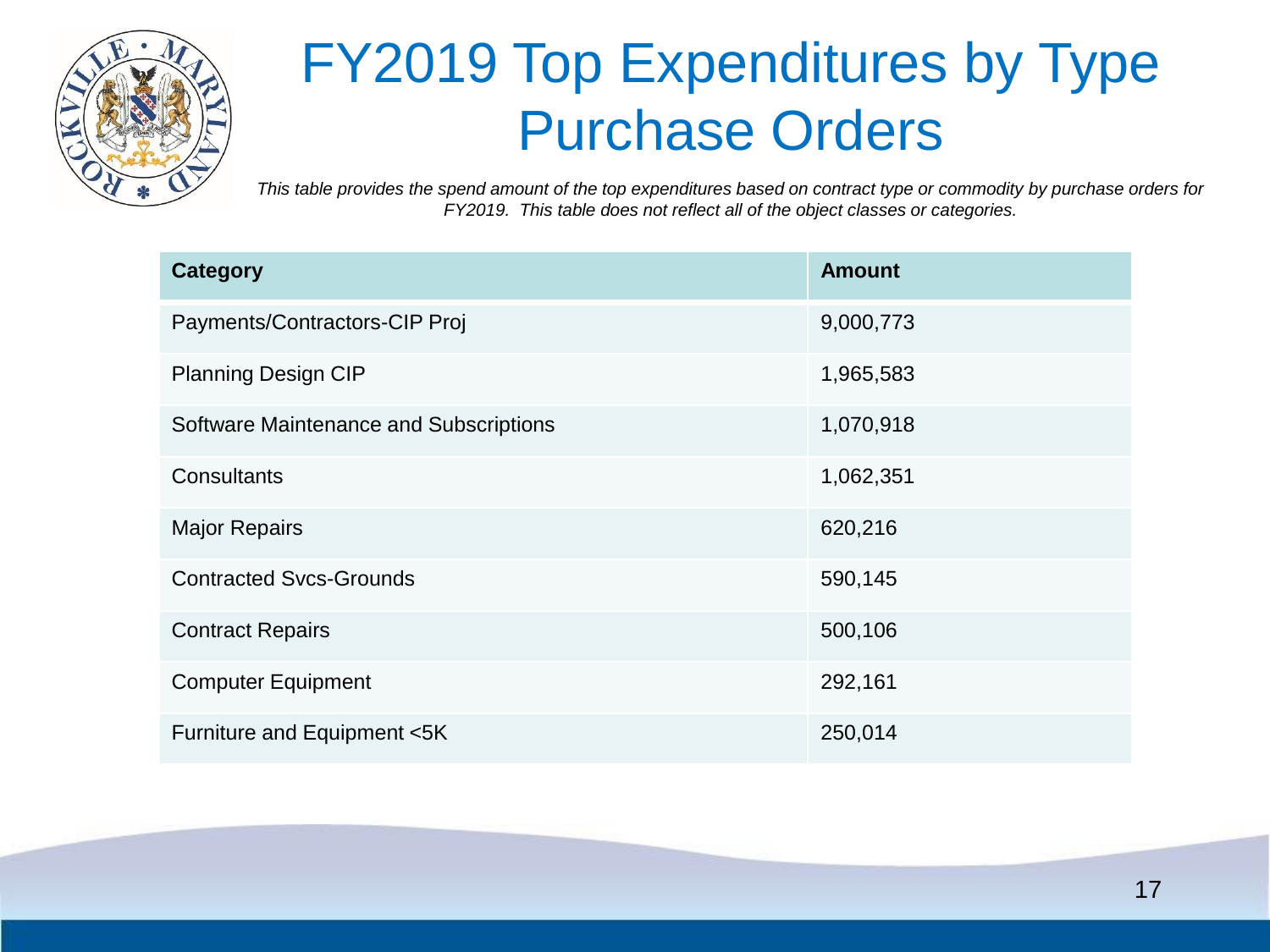

### FY2019 Top Expenditures by Type Master Agreements

*This table provides the spend amount of the top expenditures based on contract type or commodity by master agreements for FY2019. This table does not reflect all of the object classes or categories.*

| <b>Category</b>                     | <b>Amount</b> |
|-------------------------------------|---------------|
| Payments/Contractors-CIP Proj       | 7,227,140     |
| <b>WSSC Capacity Prov Contracts</b> | 3,059,956     |
| <b>Contracted Svcs-Other</b>        | 1,506,219     |
| <b>Contracted Svcs-Grounds</b>      | 1,242,118     |
| Electricity                         | 998,323       |
| <b>Refuse Dump Fees</b>             | 811,484       |
| Chemicals                           | 591,027       |
| <b>Liability Insurance</b>          | 556,947       |
| Gasoline and Oil                    | 479,739       |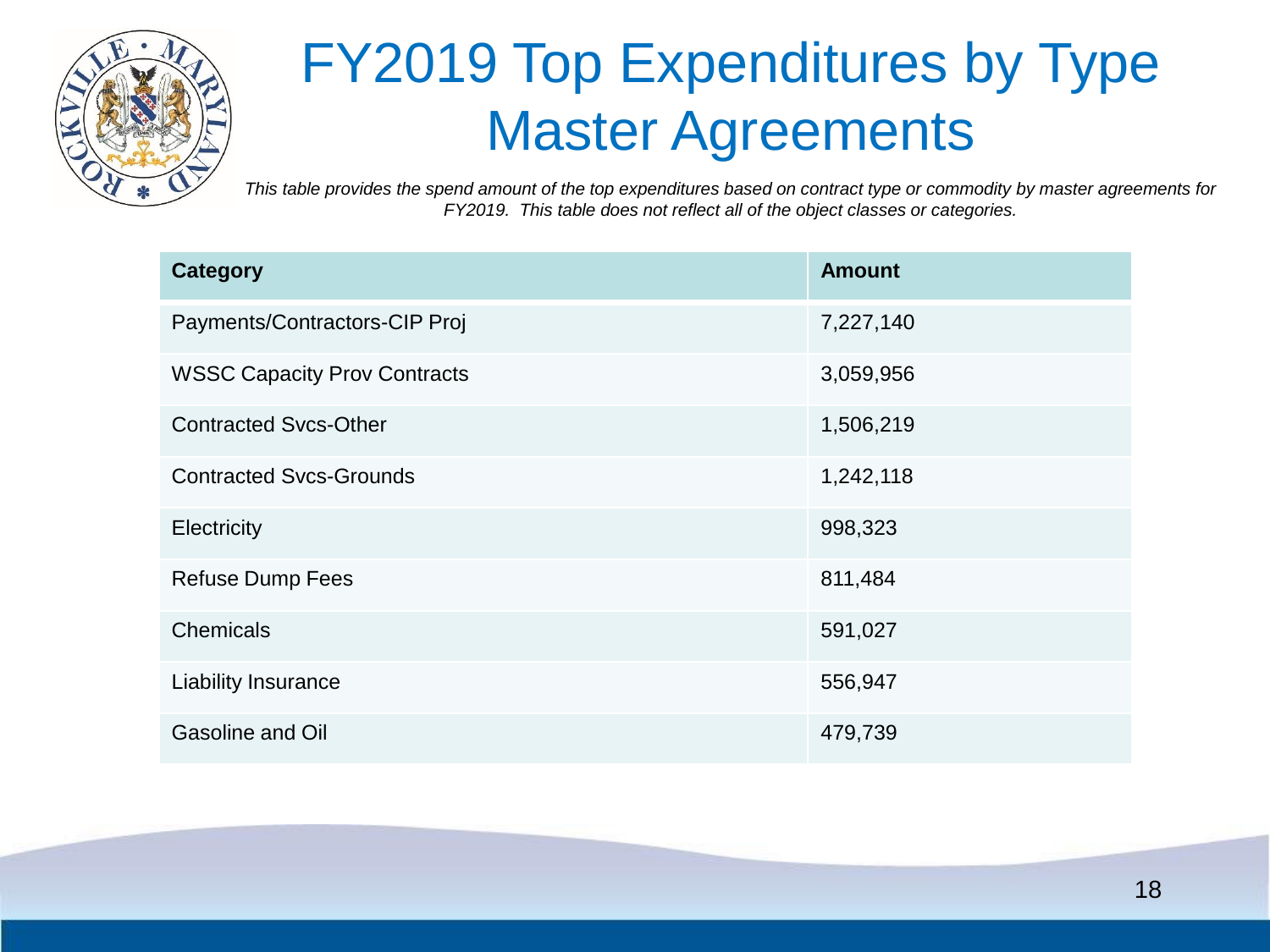

#### Top Vendor Spend for Purchase Orders and Master Agreements FY2018 (Revised)

*This graph provides the top vendor spend based on the revised figures for Purchase Orders and Master Agreements for FY18.*

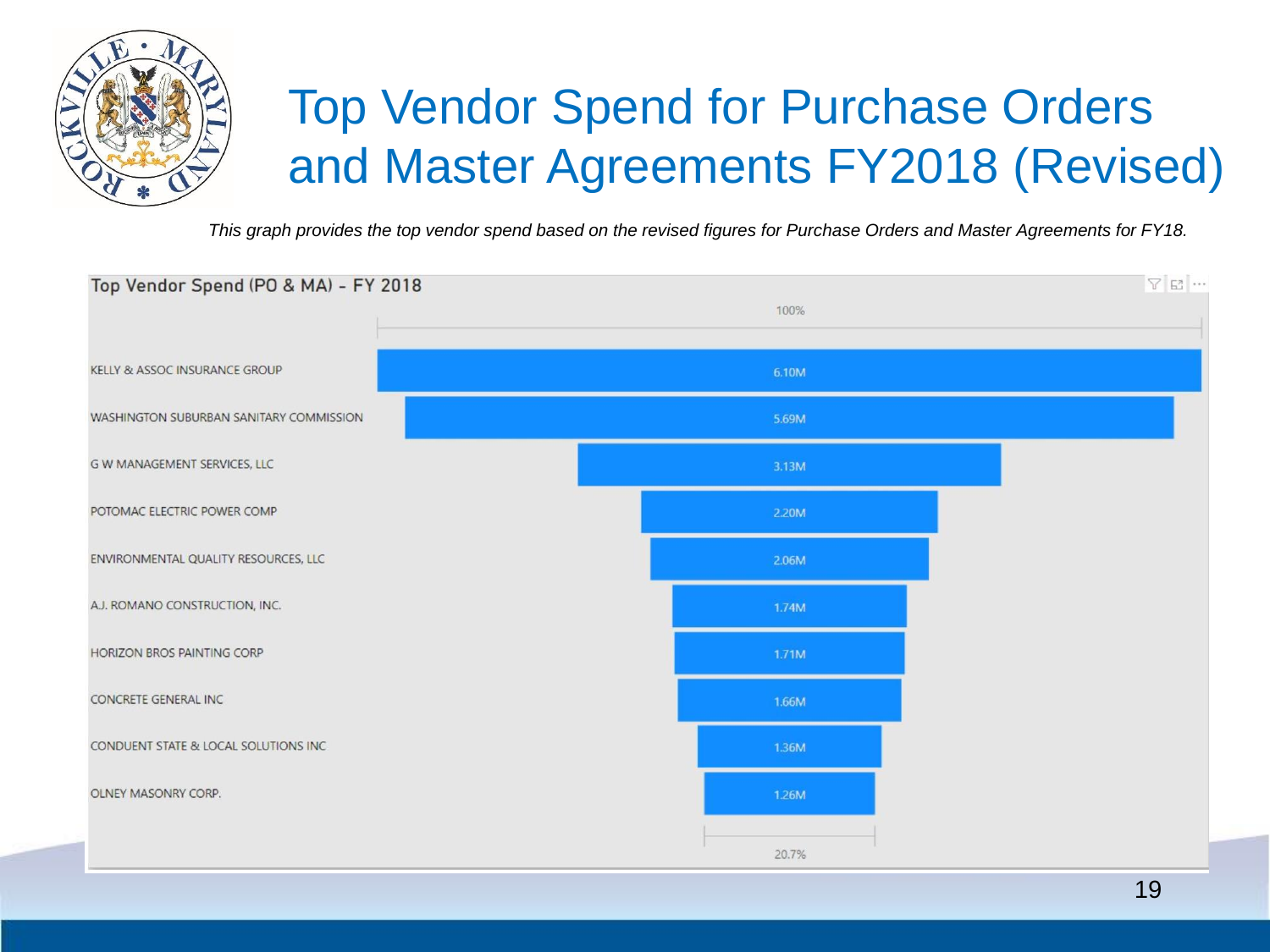

#### Top Vendor Spend for Purchase Orders and Master Agreements FY2019 (Revised)

*This graph provides the top vendor spend based on the revised figures for Purchase Orders and Master Agreements for FY19.*

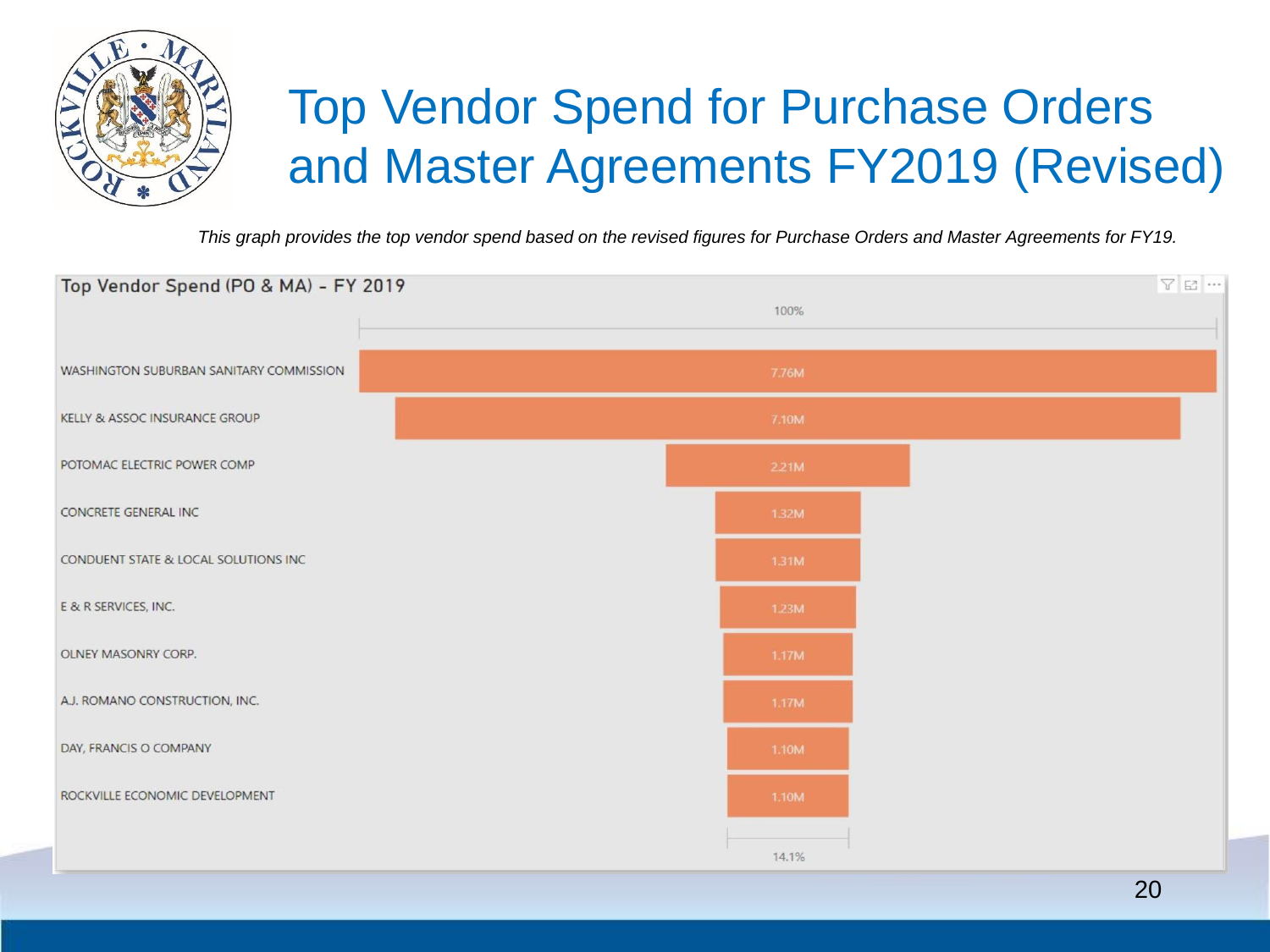

# Total GAX and P-Card Spend

*The graphs provided represent the total dollar value spent for GAX and P-card payments for FY2017 thru FY2019. The GAX spend continues to decrease due to the implementation of the GAX procedures that were developed in FY2016 as a result of the Procurement Consultant's recommendations.*



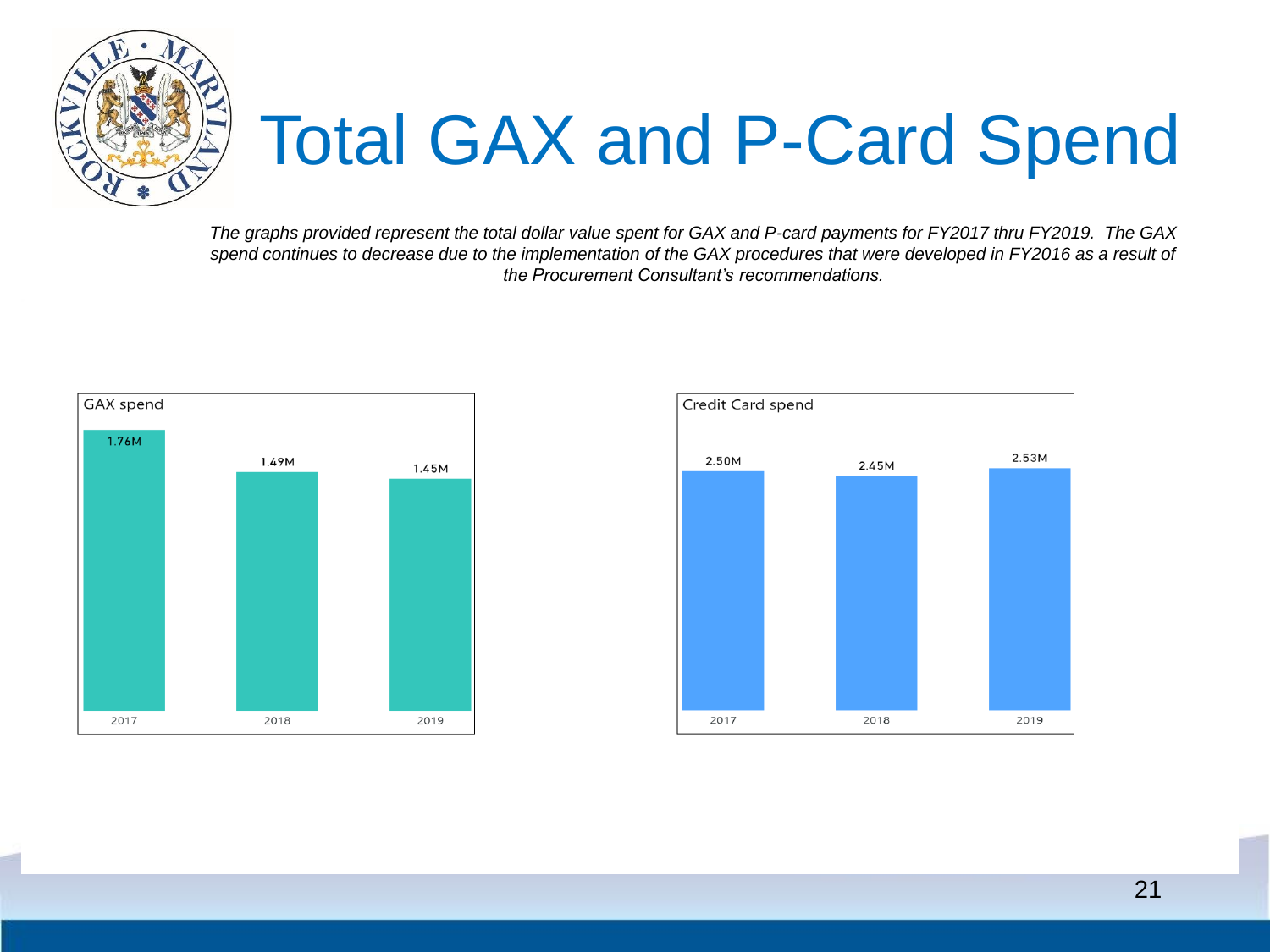

#### FY2019 Emergency and Sole Source Procurements >\$30,000

*In accordance with sections 17-82(d) and 17-84(g) of the City Code, provided below are all emergency and sole source procurements in excess of \$30,000, that were processed during the FY19 period.* 

| <b>Department</b>             | <b>Service</b><br><b>Date</b> | <b>Procurement</b><br><b>Method</b> | <b>Description of Goods/Services</b>                                                                                                                                 | <b>Dollar</b><br><b>Amount</b> |
|-------------------------------|-------------------------------|-------------------------------------|----------------------------------------------------------------------------------------------------------------------------------------------------------------------|--------------------------------|
| <b>Public</b><br><b>Works</b> | 9/17/18                       | Emergency                           | <b>Emergency Excavation and Repair Services</b><br>to the 100 Block of Calvert Road for<br>Approximately 200 feet of Deteriorated and<br><b>Collapsed Sewer Main</b> | 82,356                         |
| City<br>Manager               | 7/18/18                       | Sole Source                         | Cable Television Router Replacement,<br>Systems and Security Upgrades, and Storage<br>Expansion                                                                      | 73,669                         |
| Information<br>Technology     | 12/10/18                      | Sole Source                         | <b>ESRI Enterprise License Agreement (ELA) for</b><br><b>GIS Software</b>                                                                                            | 50,000                         |
| Finance                       | 8/22/18                       | Sole Source                         | <b>CGI Advantage Annual Standard</b><br>Maintenance                                                                                                                  | 142,961                        |
| Public<br><b>Works</b>        | 4/23/19                       | Sole Source                         | <b>Razorooter II Root Control Application</b>                                                                                                                        | 85,000                         |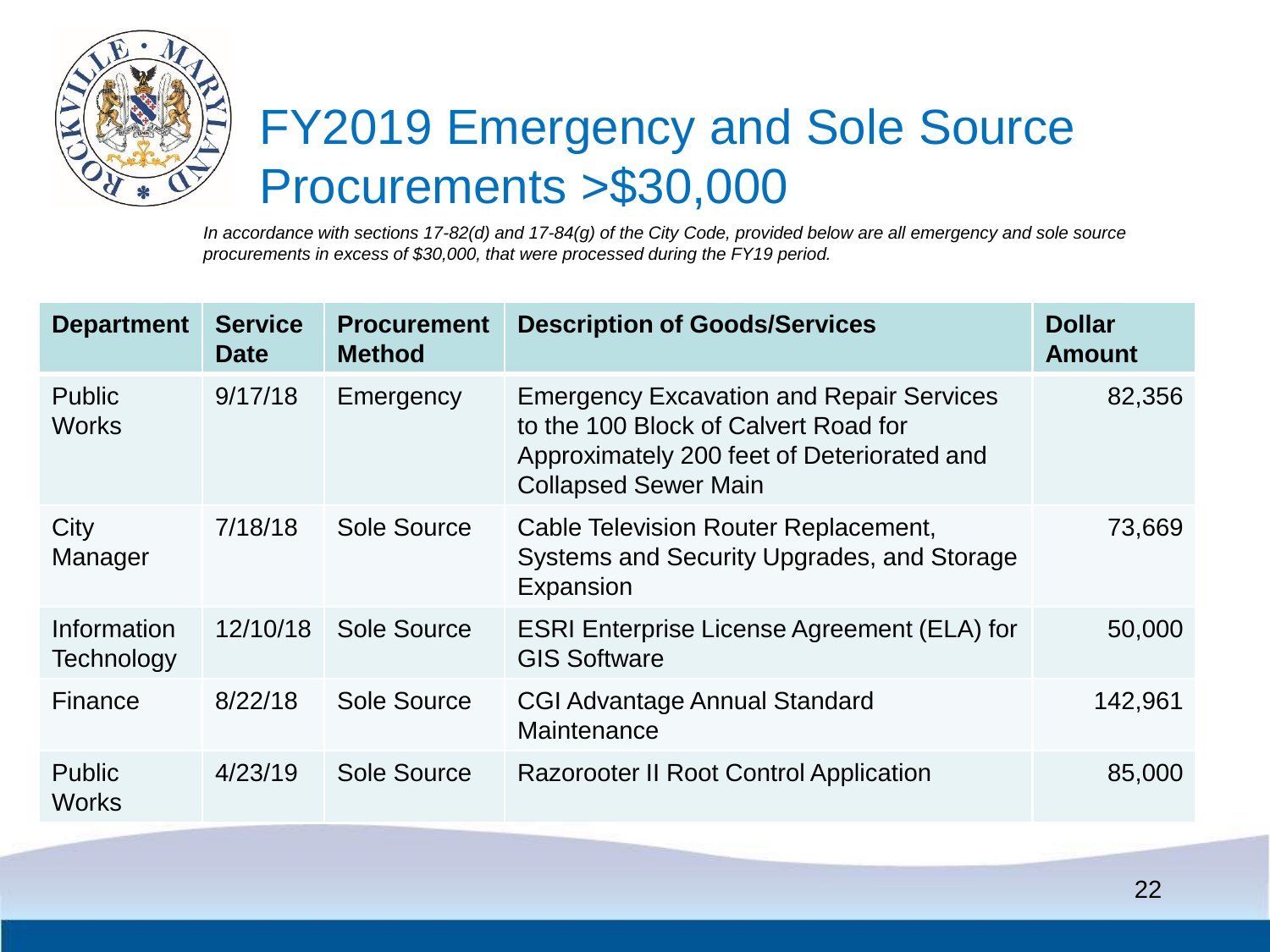

In FY2019, about 18% (\$4.0M) of Mayor and Council award items, including multiple award contracts, were awarded to MFD businesses.

FY2019 MFD outreach activities included the following:

- Exhibited the MFD outreach program at 4 events
- Attended 3 participating agency outreach meetings/events
- Conducted 2 training sessions on the new central vendor registration system
- Presented How to do Business at the City, with MFD emphasis, at 4 events (including 1 roundtable discussion)
- Conducted 42 formal one-on-one technical assistance meetings with businesses

This represents 55 activities where the Procurement Division had an opportunity to learn about MFD businesses and share ideas of how the City can make meaningful connections with these companies.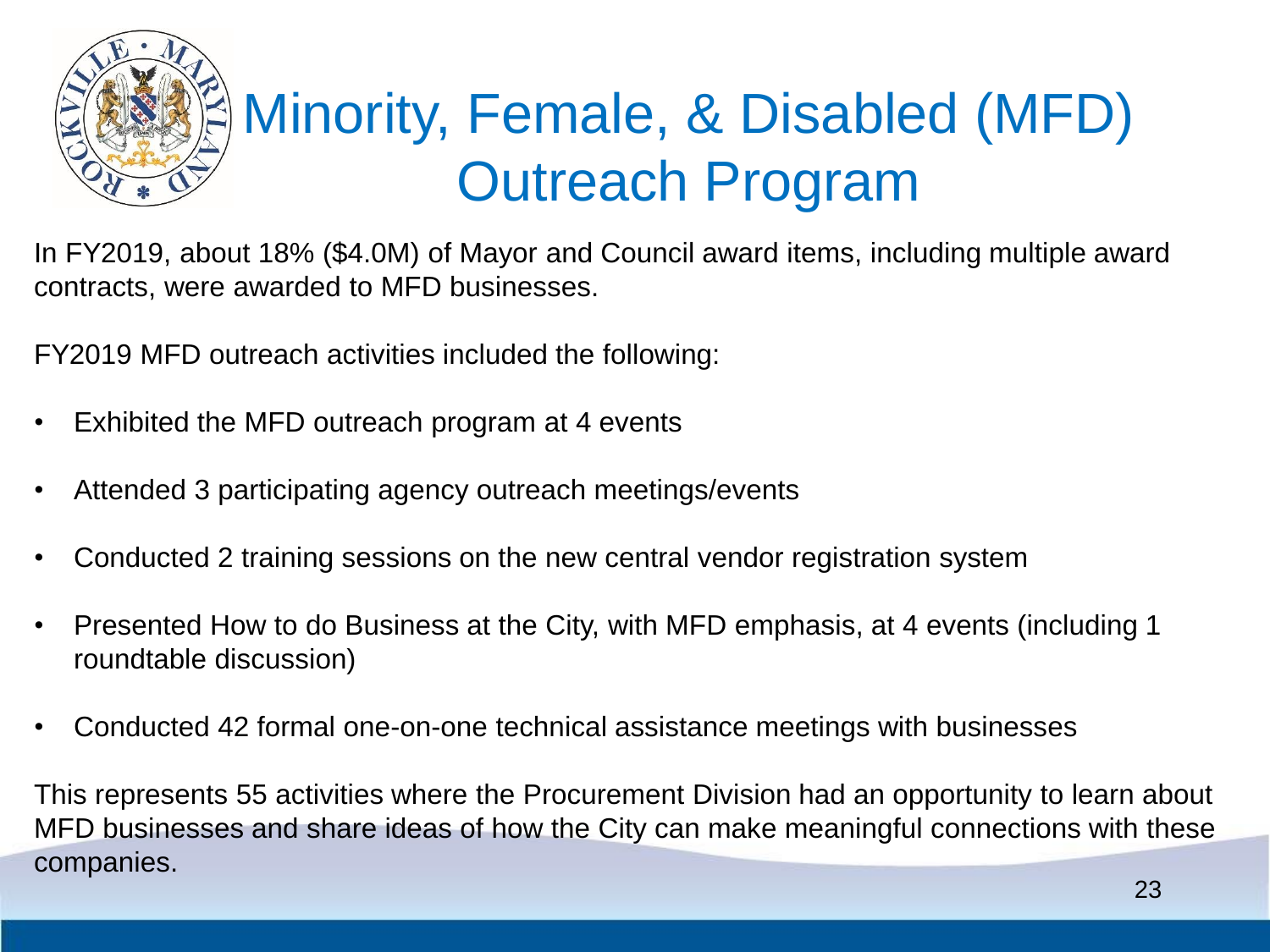

### **Other Items**

| <b>Item</b>                                                                | <b>FY2017</b> | <b>FY2018</b> | <b>FY2019</b> |
|----------------------------------------------------------------------------|---------------|---------------|---------------|
| <b>Maryland Public</b><br><b>Information Act (MPIA)</b><br><b>Requests</b> | 6             | 11            | 29            |
| <b>Bid Protests</b>                                                        | $\Box$        |               |               |
| <b>Terminated Contracts</b>                                                |               |               |               |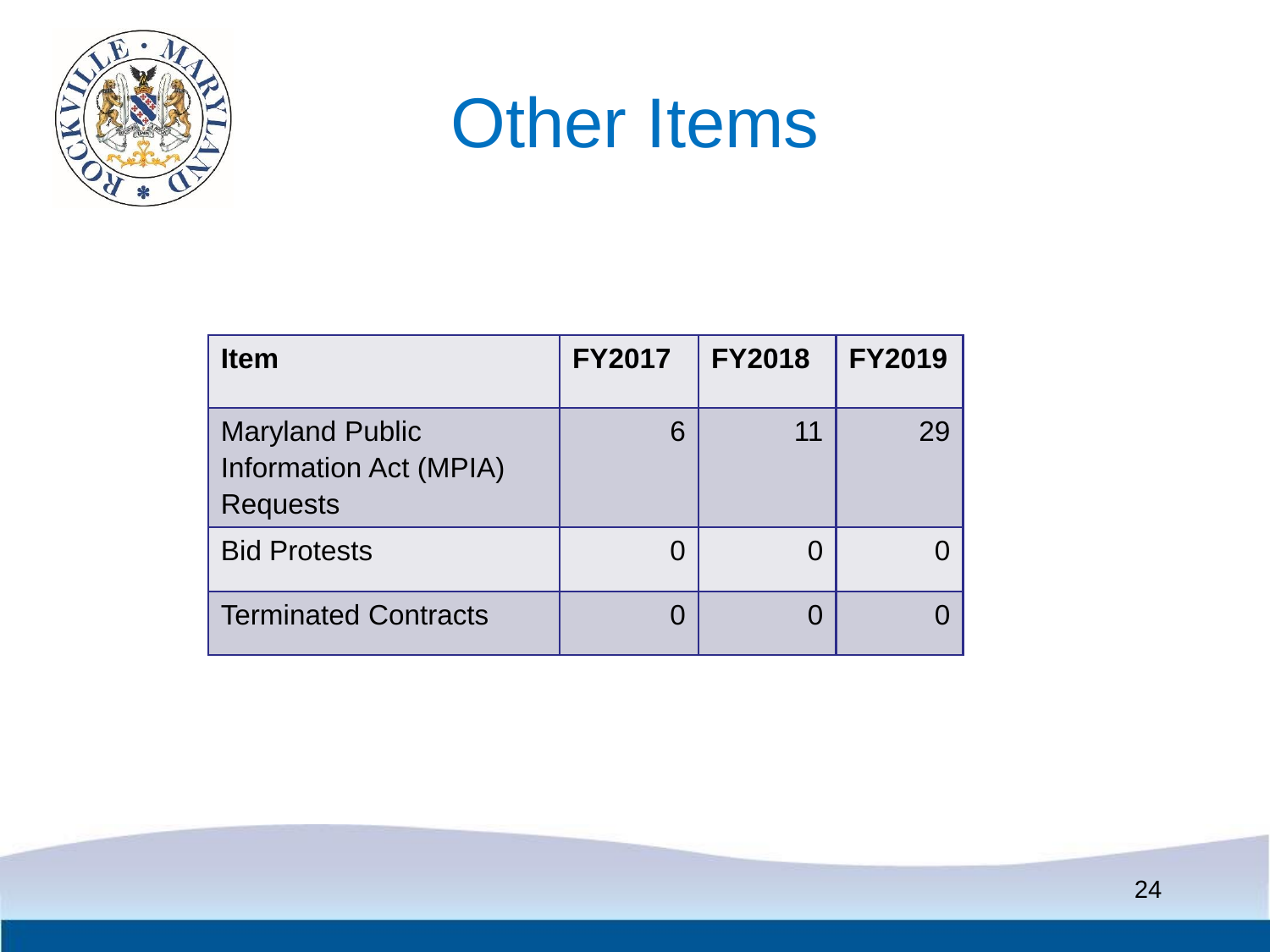

# Glossary of Terms

- *1. Change Order/Contract Modification*: Any written alteration of specifications, delivery, period of performance, price, quantity, or other provision of an existing contract, whether accomplished by unilateral action in accordance with a contract provision or by mutual action of the parties to the contract.
- *2. Competitive Procurement*: A process in which bidders are required to compete (formally or informally) for selection and award of a contract based on the requirements set forth in the jurisdiction's governing laws or statutes. This process is facilitated via the Invitation for Bids (IFB), Request for Proposals (RFP), or Request for Quotes (RFQ) process.
- *3. Cooperative Procurement (Rider)*: A **non-competitive method** of procurement used when the City enters into a contract with a Contractor who offers goods, services, insurance, or construction on the same terms as provided by other state or local governments or agencies who have arrived at those terms through a competitive procurement procedure similar to the procedure used by the City.
- *4. Emergency Procurement*: A **non-competitive method** of procurement that is used in the event that there is a public threat to life, public health, welfare, safety, and/or operation and functioning of the City government.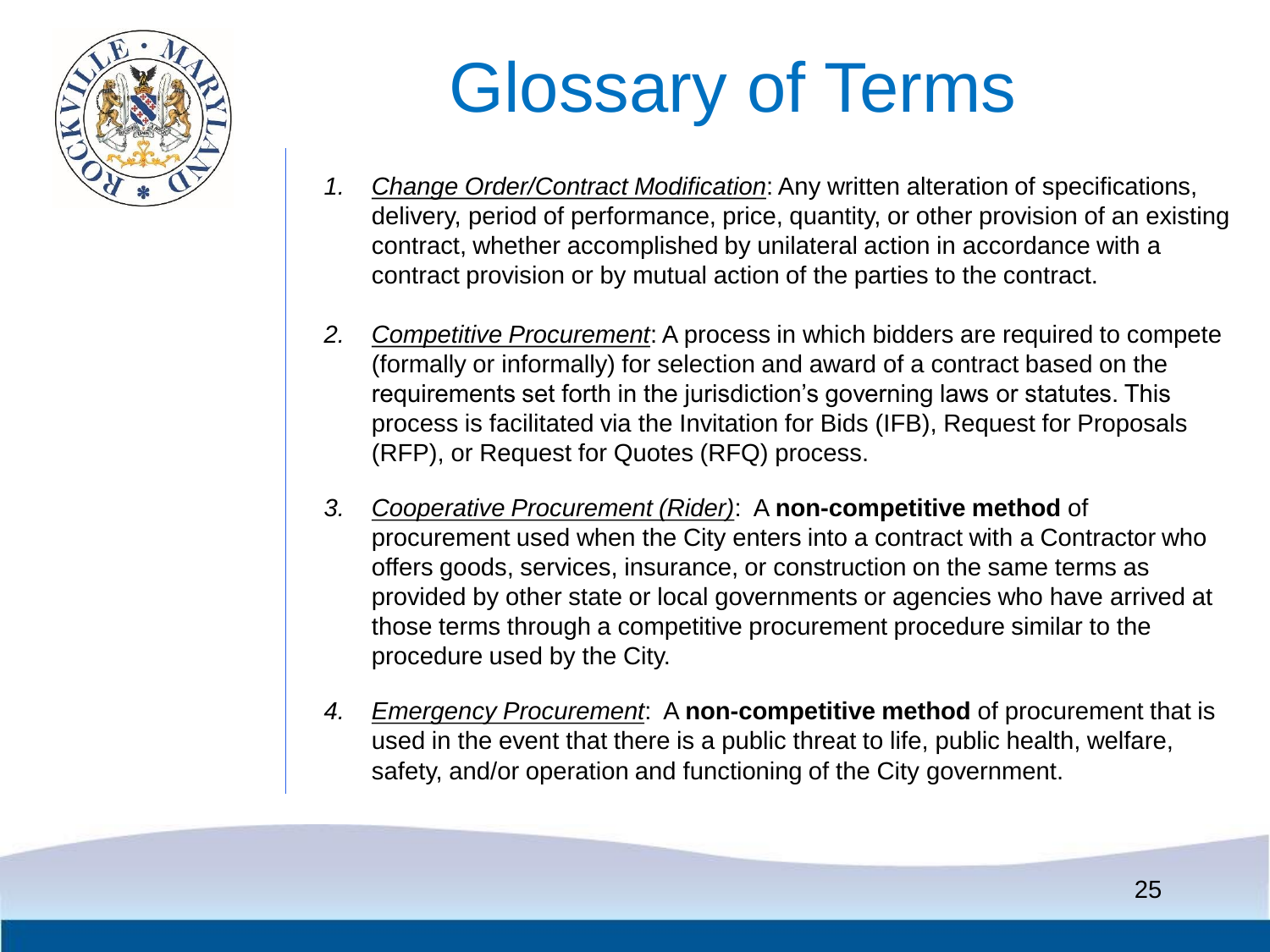

# Glossary of Terms (cont.)

- *5. Exemptions*: A **non-competitive method** of procurement that provides for the direct purchase of specific products or services (e.g. works of art, recreational programs, grants, utilities) without following the competitive requirements as outlined by the City Code.
- *6. GAX*: The GAX document is used to disburse funds directly for those activities not appropriate for competitive procurement methods (no dollar limit), or to pay for the purchase of goods and services for which the purchasing responsibility has been delegated to the using department in which P-card restrictions apply (\$3,000 limit).
- *7. Invitation for Bids (IFB)*: A **competitive procurement method** used to solicit competitive sealed bid responses. Award is generally made to the lowest responsive, responsible bidder.
- *8. Master Agreement (MA)*: A purchaser's written document to a supplier formalizing all the terms and conditions of a proposed transaction, such as a description of the requested items, cost of items being purchased, delivery schedule, terms of payment, and transportation. This document is often the result of a completed procurement process or contract; however, funds are not encumbered.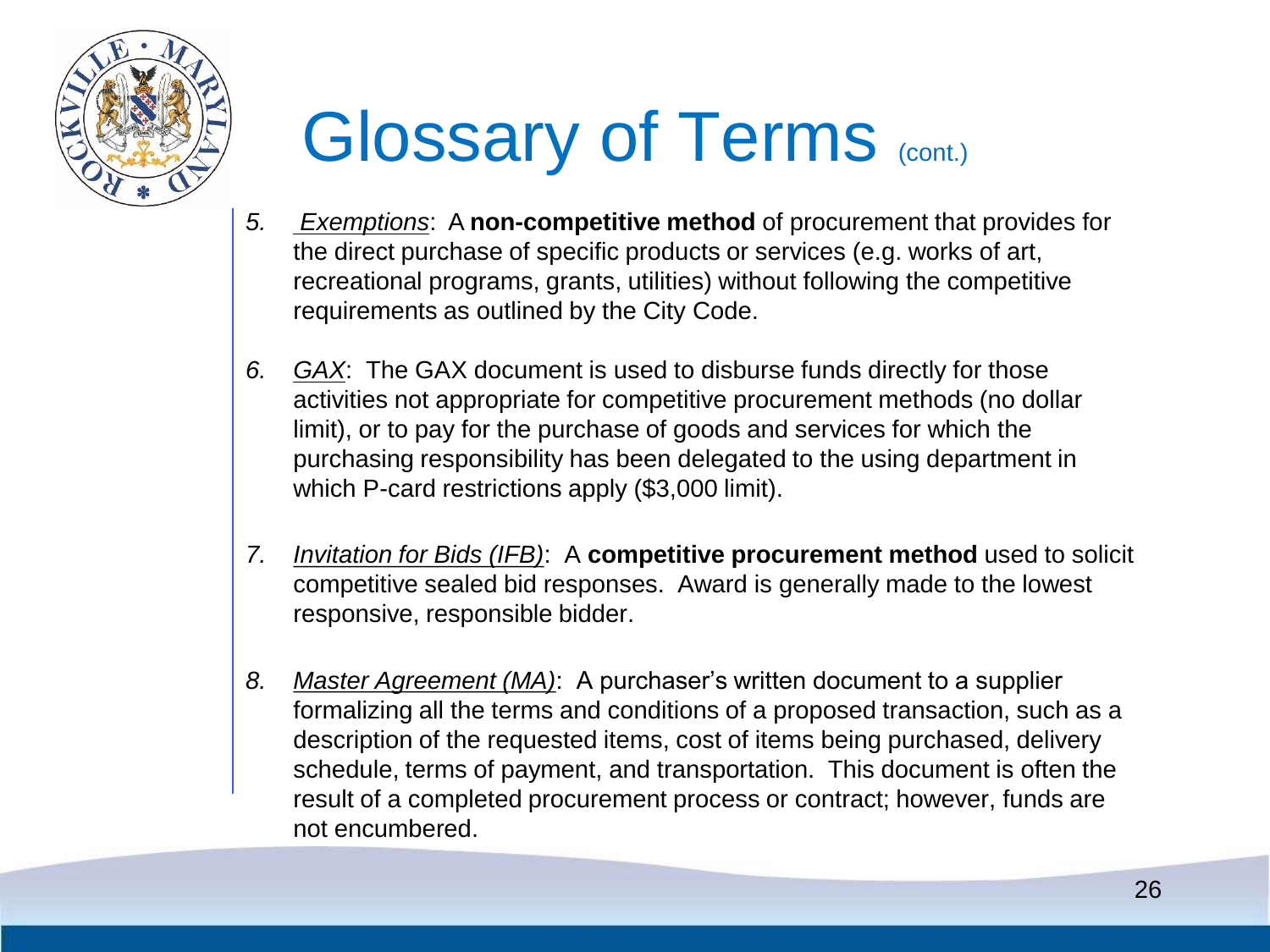

# Glossary of Terms (Cont.)

- *9. Non-Competitive Procurement:* A process in which competition is not required when awarding a contract but meets the provisions as specified in the jurisdiction's laws or statutes. Non-competitive methods include cooperative procurement, exemptions, sole source procurement, emergency procurement, special procurement, and contracts with public entities. Competition also may not be required for purchases made within a jurisdiction's small dollar threshold.
- *10. P-Card*: A credit card that can be utilized by designated City employees to charge goods and services on behalf of the City as defined in the City-wide procedures and guidelines. P-cards may also be referred to as purchasing cards or procurement cards.
- *11. Protest*: A written objection by an interested party to a solicitation or award of a contract with the intention of receiving a remedial result.
- *12. Public Entity*: A **non-competitive procurement** method used when the City contracts directly with other public entities for goods or services when such goods or services were obtained through competitive procurement procedures, or when the City contracts with any public entity to provide or receive any work or services of the type the City or such other public entity performs for its jurisdiction.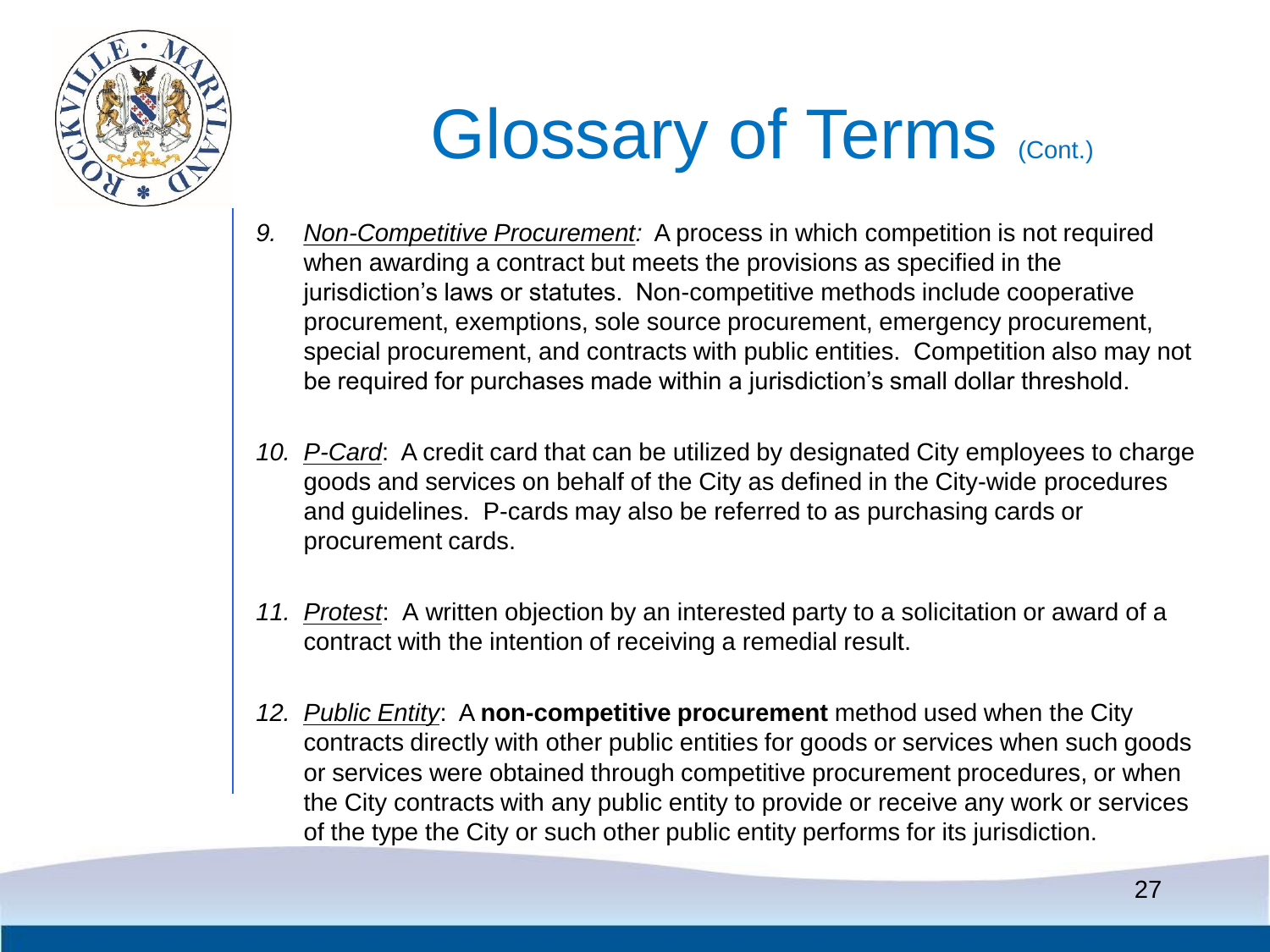

### Glossary of Terms (Cont.)

- *13. Purchase Order (PO)*: A purchaser's written document to a supplier formalizing all the terms and conditions of a proposed transaction, such as a description of the requested items, cost of items being purchased, delivery schedule, terms of payment, and transportation. This document allows an encumbrance of available funds and often is the result of a completed procurement process.
- *14. Request for Proposals (RFP)*: A **competitive procurement** method used to solicit proposals from potential providers (proposers) for goods and services. Price is usually not a primary evaluation factor. Provides for the negotiation of all terms, including price, prior to contract award. May include a provision for the negotiation of best and final offers.
- *15. Request for Quotes (RFQ)*: An informal **competitive procurement method** where competitive unsealed bids are solicited.
- *16. Sole Source Procurement*: A **non-competitive procurement** method where only one supplier possesses the unique ability or capability to meet the particular requirements of the City.